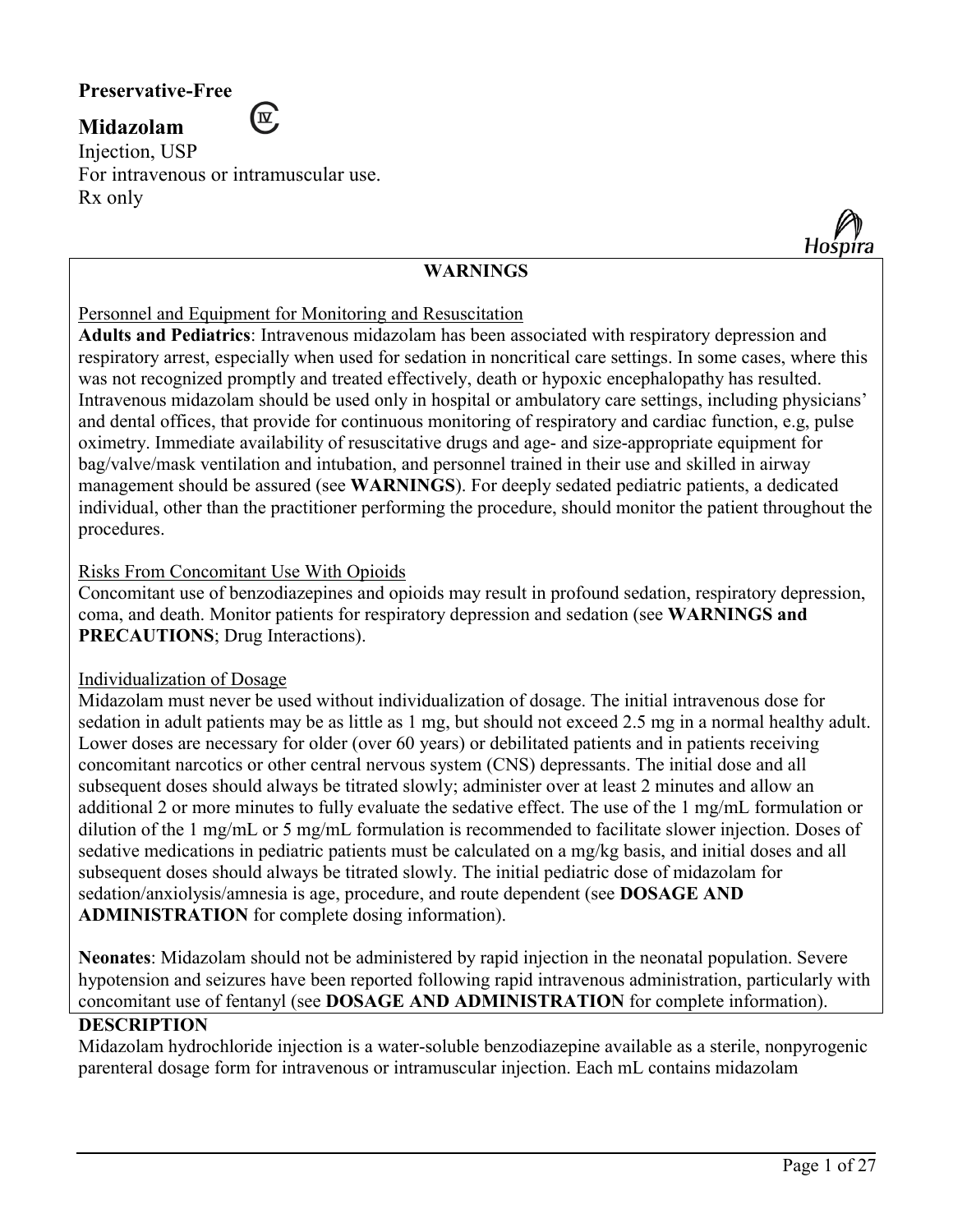hydrochloride equivalent to 1 mg or 5 mg midazolam compounded with 0.8% sodium chloride. The pH is adjusted to approximately 3 with hydrochloric acid and, if necessary, sodium hydroxide. Midazolam is a white to light yellow crystalline compound, insoluble in water. The hydrochloride salt of midazolam, which is formed *in situ*, is soluble in aqueous solutions. Chemically, midazolam HCl is 8-chloro-6-(2-fluorophenyl)-1-methyl-4*H*-imidazo[1,5-a][1,4]benzodiazepine hydrochloride. Midazolam hydrochloride has the empirical formula  $C_{18}H_{13}CIFN_3 \cdot HCl$ , a calculated molecular weight of 362.25 and the following structural formula:



Under the acidic conditions required to solubilize midazolam in the product, midazolam is present as an equilibrium mixture (shown below) of the closed-ring form shown above and an open-ring structure formed by the acid-catalyzed ring opening of the 4,5-double bond of the diazepine ring. The amount of open-ring form is dependent upon the pH of the solution. At the specified pH of the product, the solution may contain up to about 25% of the open-ring compound. At the physiologic conditions under which the product is absorbed (pH of 5 to 8) into the systemic circulation, any open-ring form present reverts to the physiologically active, lipophilic, closed-ring form (midazolam) and is absorbed as such.<br> $H_3C$ 



The following chart plots the percentage of midazolam present as the open-ring form as a function of pH in aqueous solutions. As indicated in the graph, the amount of open-ring compound present in solution is sensitive to changes in pH over the pH range specified for the product: 3.0 to 4.0 for the 1 mg/mL concentration and 3.0 to 3.6 for the 5 mg/mL concentration. Above pH 5, at least 99% of the mixture is present in the closed-ring form.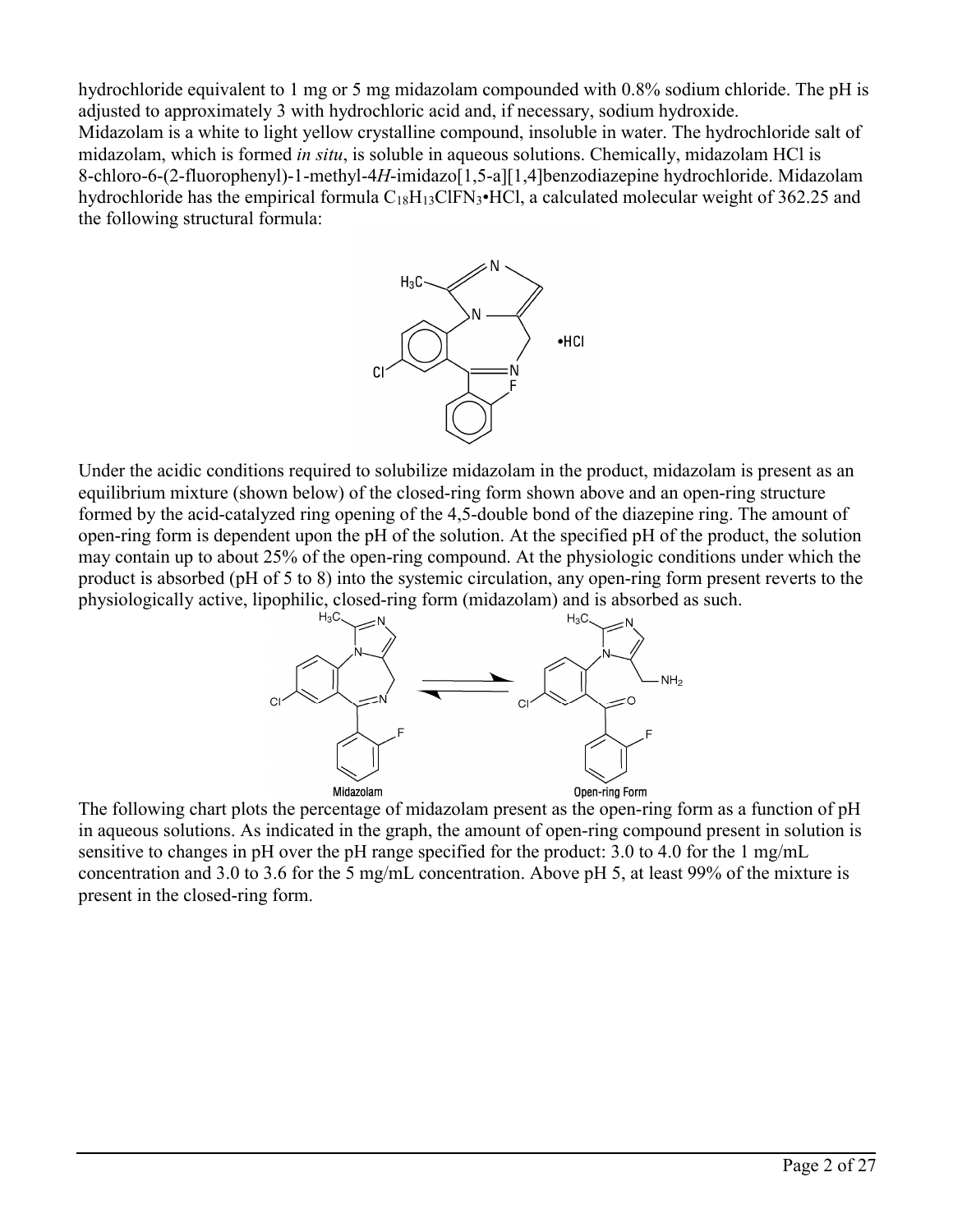

# **CLINICAL PHARMACOLOGY**

Midazolam is a short-acting benzodiazepine central nervous system (CNS) depressant.

## **Pharmacodynamics:**

The effects of midazolam on the CNS are dependent on the dose administered, the route of administration, and the presence or absence of other medications. Onset time of sedative effects after intramuscular administration in adults is 15 minutes, with peak sedation occurring 30 to 60 minutes following injection. In one adult study, when tested the following day, 73% of the patients who received midazolam intramuscularly had no recall of memory cards shown 30 minutes following drug administration; 40% had no recall of the memory cards shown 60 minutes following drug administration. Onset time of sedative effects in the pediatric population begins within 5 minutes and peaks at 15 to 30 minutes depending upon the dose administered. In pediatric patients, up to 85% had no recall of pictures shown after receiving intramuscular midazolam compared with 5% of the placebo controls.

Sedation in adult and pediatric patients is achieved within 3 to 5 minutes after intravenous injection; the time of onset is affected by total dose administered and the concurrent administration of narcotic premedication. Seventy-one percent of the adult patients in endoscopy studies had no recall of introduction of the endoscope; 82% of the patients had no recall of withdrawal of the endoscope. In one study of pediatric patients undergoing lumbar puncture or bone marrow aspiration, 88% of patients had impaired recall vs 9% of the placebo controls. In another pediatric oncology study, 91% of midazolam treated patients were amnestic compared with 35% of patients who had received fentanyl alone.

When midazolam is given intravenous as an anesthetic induction agent, induction of anesthesia occurs in approximately 1.5 minutes when narcotic premedication has been administered and in 2 to 2.5 minutes without narcotic premedication or other sedative premedication. Some impairment in a test of memory was noted in 90% of the patients studied. A dose response study of pediatric patients premedicated with 1 mg/kg intramuscular meperidine found that only 4 out of 6 pediatric patients who received 600 mcg/kg intravenous midazolam lost consciousness, with eye closing at  $108 \pm 140$  seconds. This group was compared with pediatric patients who were given thiopental 5 mg/kg intravenous; 6 out of 6 closed their eyes at  $20 \pm 3.2$  seconds. Midazolam did not dependably induce anesthesia at this dose despite concomitant opioid administration in pediatric patients.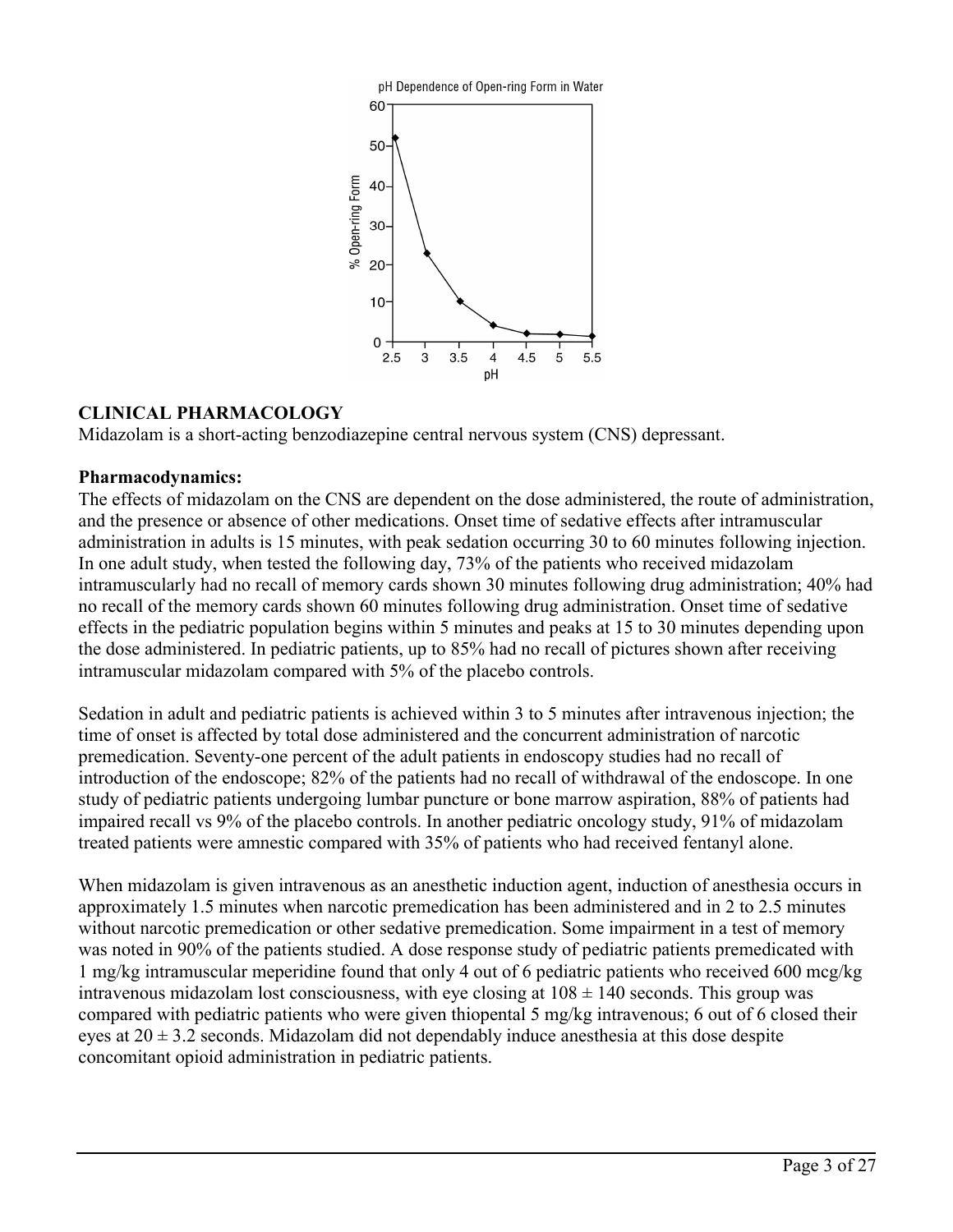Midazolam, used as directed, does not delay awakening from general anesthesia in adults. Gross tests of recovery after awakening (orientation, ability to stand and walk, suitability for discharge from the recovery room, return to baseline Trieger competency) usually indicate recovery within 2 hours but recovery may take up to 6 hours in some cases. When compared with patients who received thiopental, patients who received midazolam generally recovered at a slightly slower rate. Recovery from anesthesia or sedation for procedures in pediatric patients depends on the dose of midazolam administered, coadministration of other medications causing CNS depression and duration of the procedure.

In patients without intracranial lesions, induction of general anesthesia with intravenous midazolam is associated with a moderate decrease in cerebrospinal fluid pressure (lumbar puncture measurements), similar to that observed following intravenous thiopental. Preliminary data in neurosurgical patients with normal intracranial pressure but decreased compliance (subarachnoid screw measurements) show comparable elevations of intracranial pressure with midazolam and with thiopental during intubation. No similar studies have been reported in pediatric patients.

The usual recommended intramuscular premedicating doses of midazolam do not depress the ventilatory response to carbon dioxide stimulation to a clinically significant extent in adults. Intravenous induction doses of midazolam depress the ventilatory response to carbon dioxide stimulation for 15 minutes or more beyond the duration of ventilatory depression following administration of thiopental in adults. Impairment of ventilatory response to carbon dioxide is more marked in adult patients with chronic obstructive pulmonary disease (COPD). Sedation with intravenous midazolam does not adversely affect the mechanics of respiration (resistance, static recoil, most lung volume measurements); total lung capacity and peak expiratory flow decrease significantly but static compliance and maximum expiratory flow at 50% of awake total lung capacity ( $V_{\text{max}}$ ) increase. In one study of pediatric patients under general anesthesia, intramuscular midazolam (100 mcg/kg or 200 mcg/kg) was shown to depress the response to carbon dioxide in a dose-related manner.

In cardiac hemodynamic studies in adults, intravenous induction of general anesthesia with midazolam was associated with a slight to moderate decrease in mean arterial pressure, cardiac output, stroke volume and systemic vascular resistance. Slow heart rates (less than 65/minute), particularly in patients taking propranolol for angina, tended to rise slightly; faster heart rates (e.g., 85/minute) tended to slow slightly. In pediatric patients, a comparison of intravenous midazolam (500 mcg/kg) with propofol (2.5 mg/kg) revealed a mean 15% decrease in systolic blood pressure in patients who had received intravenous midazolam vs a mean 25% decrease in systolic blood pressure following propofol.

# **Pharmacokinetics**

Midazolam's activity is primarily due to the parent drug. Elimination of the parent drug takes place via hepatic metabolism of midazolam to hydroxylated metabolites that are conjugated and excreted in the urine. Six single-dose pharmacokinetic studies involving healthy adults yield pharmacokinetic parameters for midazolam in the following ranges: volume of distribution (Vd), 1.0 to 3.1 L/kg; elimination half-life, 1.8 to 6.4 hours (mean approximately 3 hours); total clearance (Cl), 0.25 to 0.54 L/hr/kg. In a parallel group study, there was no difference in the clearance, in subjects administered 0.15 mg/kg (n=4) and 0.3 mg/kg (n=4) intravenous doses indicating linear kinetics. The clearance was successively reduced by approximately 30% at doses of 0.45 mg/kg (n=4) and 0.6 mg/kg (n=5) indicating non-linear kinetics in this dose range.

**Absorption***:* The absolute bioavailability of the intramuscular route was greater than 90% in a cross-over study in which healthy subjects (n=17) were administered a 7.5 mg intravenous or intramuscular dose.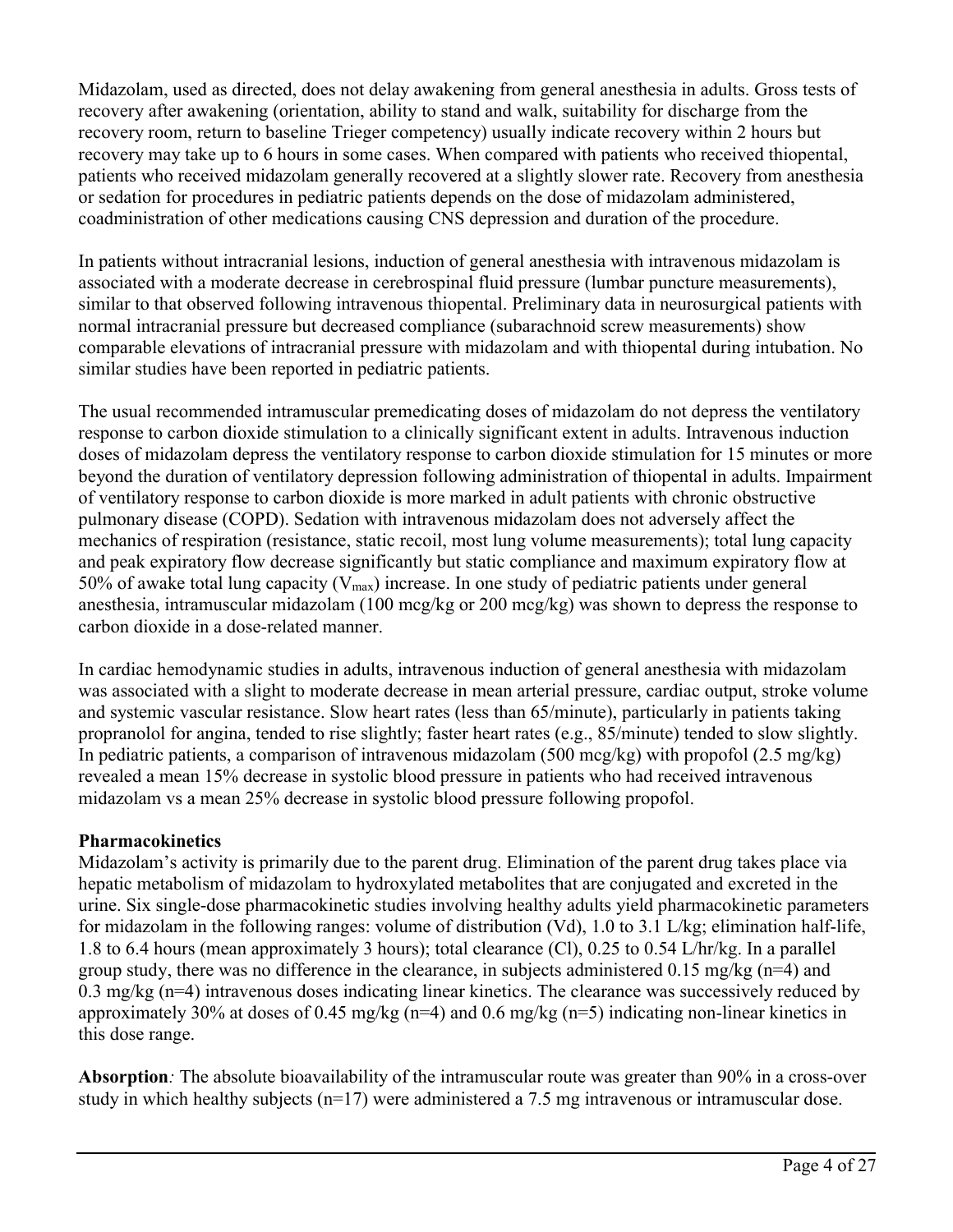The mean peak concentration  $(C_{\text{max}})$  and time to peak  $(T_{\text{max}})$  following the intramuscular dose was 90 ng/mL (20% CV) and 0.5 hour (50% CV).  $C_{\text{max}}$  for the 1-hydroxy metabolite following the intramuscular dose was  $8 \text{ ng/mL}$  (T<sub>max</sub>=1.0 hour).

Following intramuscular administration,  $C_{\text{max}}$  for midazolam and its 1-hydroxy metabolite were approximately one-half of those achieved after intravenous injection.

**Distribution**: The volume of distribution (Vd) determined from six single-dose pharmacokinetic studies involving healthy adults ranged from 1.0 to 3.1 L/kg. Female gender, old age, and obesity are associated with increased values of midazolam Vd. In humans, midazolam has been shown to cross the placenta and enter into fetal circulation and has been detected in human milk and CSF (see **CLINICAL PHARMACOLOGY, Special Populations**).

In adults and pediatric patients older than 1 year, midazolam is approximately 97% bound to plasma protein, principally albumin and that for 1-hydroxy metabolite is about 89%.

**Metabolism***: In vitro* studies with human liver microsomes indicate that the biotransformation of midazolam is mediated by cytochrome P450-3A4. This cytochrome also appears to be present in gastrointestinal tract mucosa as well as liver. Sixty to seventy percent of the biotransformation products is 1-hydroxy-midazolam (also termed alpha-hydroxy-midazolam) while 4-hydroxy-midazolam constitutes 5% or less. Small amounts of a dihydroxy derivative have also been detected but not quantified. The principal urinary excretion products are glucuronide conjugates of the hydroxylated derivatives. Drugs that inhibit the activity of cytochrome P450-3A4 may inhibit midazolam clearance and elevate steady-state midazolam concentrations.

Studies of the intravenous administration of 1-hydroxy-midazolam in humans suggest that 1-hydroxymidazolam is at least as potent as the parent compound and may contribute to the net pharmacologic activity of midazolam. *In vitro* studies have demonstrated that the affinities of 1- and 4-hydroxymidazolam for the benzodiazepine receptor are approximately 20% and 7%, respectively, relative to midazolam.

**Excretion***:* Clearance of midazolam is reduced in association with old age, congestive heart failure, liver disease (cirrhosis) or conditions which diminish cardiac output and hepatic blood flow.

The principal urinary excretion product is 1-hydroxy-midazolam in the form of a glucuronide conjugate; smaller amounts of the glucuronide conjugates of 4-hydroxy- and dihydroxy-midazolam are detected as well. The amount of midazolam excreted unchanged in the urine after a single intravenous dose is less than 0.5% (n=5). Following a single intravenous infusion in 5 healthy volunteers, 45% to 57% of the dose was excreted in the urine as 1-hydroxymethyl midazolam conjugate.

**Pharmacokinetics-Continuous Infusion***:* The pharmacokinetic profile of midazolam following continuous infusion, based on 282 adult subjects, has been shown to be similar to that following single-dose administration for subjects of comparable age, gender, body habitus and health status. However, midazolam can accumulate in peripheral tissues with continuous infusion. The effects of accumulation are greater after long-term infusions than after short-term infusions. The effects of accumulation can be reduced by maintaining the lowest midazolam infusion rate that produces satisfactory sedation.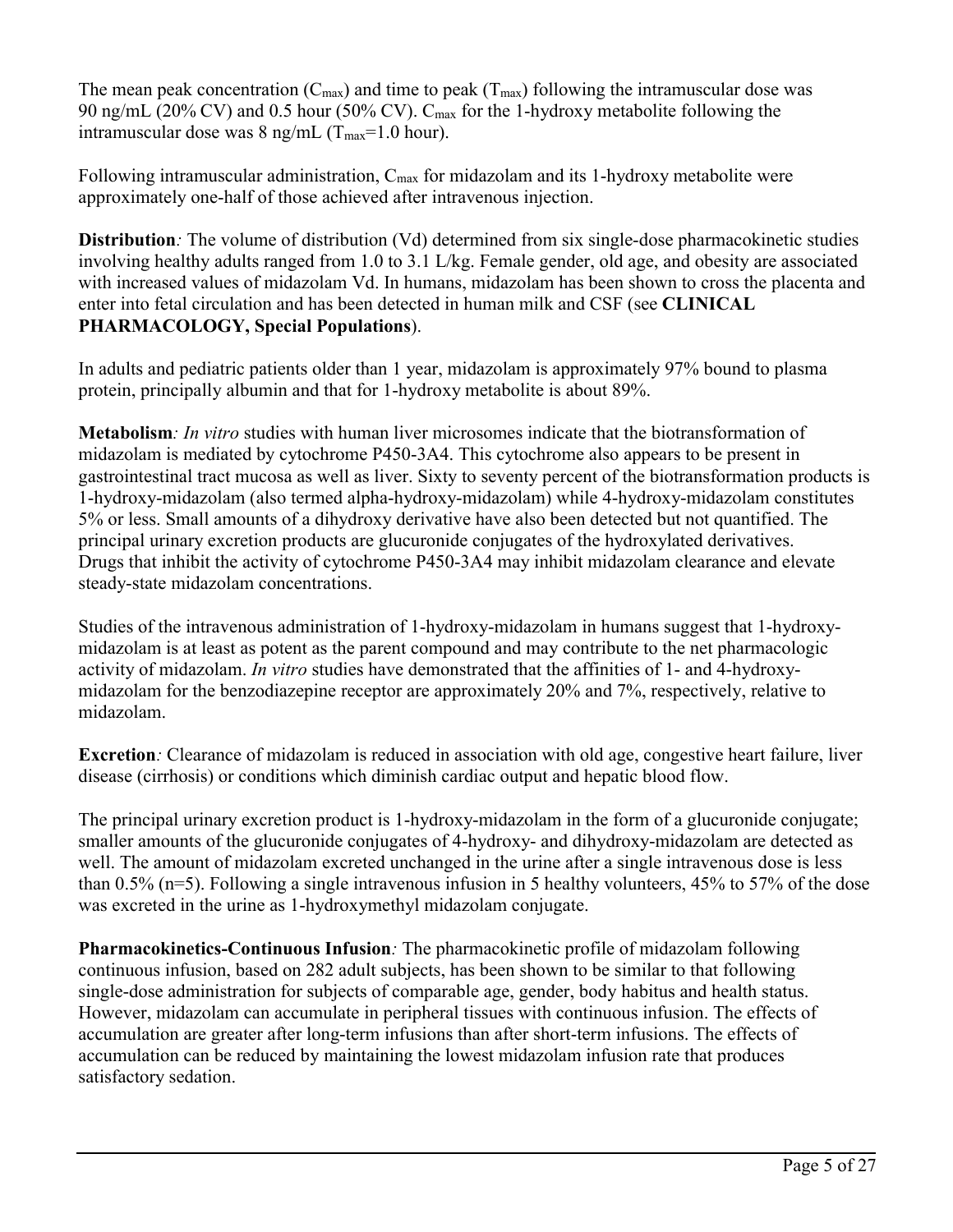Infrequent hypotensive episodes have occurred during continuous infusion; however, neither the time to onset nor the duration of the episode appeared to be related to plasma concentrations of midazolam or alpha-hydroxy-midazolam. Further, there does not appear to be an increased chance of occurrence of a hypotensive episode with increased loading doses.

Patients with renal impairment may have longer elimination half-lives for midazolam (see **CLINICAL PHARMACOLOGY, Special Populations, Renal Failure**).

## **Special Populations**

Changes in the pharmacokinetic profile of midazolam due to drug interactions, physiological variables, etc., may result in changes in the plasma concentration-time profile and pharmacological response to midazolam in these patients. For example, patients with acute renal failure appear to have a longer elimination half-life for midazolam and may experience delayed recovery (see **CLINICAL PHARMACOLOGY, Special Populations, Renal Failure**). In other groups, the relationship between prolonged half-life and duration of effect has not been established.

**Pediatrics and Neonates**: In pediatric patients aged 1 year and older, the pharmacokinetic properties following a single dose of midazolam reported in 10 separate studies of midazolam are similar to those in adults. Weight-normalized clearance is similar or higher (0.19 to 0.80 L/hr/kg) than in adults and the terminal elimination half-life (0.78 to 3.3 hours) is similar to or shorter than in adults. The pharmacokinetic properties during and following continuous intravenous infusion in pediatric patients in the operating room as an adjunct to general anesthesia and in the intensive care environment are similar to those in adults.

In seriously ill neonates, however, the terminal elimination half-life of midazolam is substantially prolonged (6.5 to 12.0 hours) and the clearance reduced (0.07 to 0.12 L/hr/kg) compared to healthy adults or other groups of pediatric patients. It cannot be determined if these differences are due to age, immature organ function or metabolic pathways, underlying illness or debility.

**Obese**: In a study comparing normals (n=20) and obese patients (n=20) the mean half-life was greater in the obese group (5.9 vs 2.3 hours). This was due to an increase of approximately 50% in the Vd corrected for total body weight. The clearance was not significantly different between groups.

**Geriatric**: In three parallel group studies, the pharmacokinetics of midazolam administered intravenously or intramuscularly were compared in young (mean age 29, n=52) and healthy elderly subjects (mean age 73, n=53). Plasma half-life was approximately two-fold higher in the elderly. The mean Vd based on total body weight increased consistently between 15% to 100% in the elderly. The mean Cl decreased approximately 25% in the elderly in two studies and was similar to that of the younger patients in the other.

**Congestive Heart Failure**: In patients suffering from congestive heart failure, there appeared to be a two-fold increase in the elimination half-life, a 25% decrease in the plasma clearance and a 40% increase in the volume of distribution of midazolam.

**Hepatic Impairment**: Midazolam pharmacokinetics were studied after an intravenous single dose (0.075 mg/kg) was administered to 7 patients with biopsy proven alcoholic cirrhosis and 8 control patients. The mean half-life of midazolam increased 2.5-fold in the alcoholic patients. Clearance was reduced by 50% and the Vd increased by 20%. In another study in 21 male patients with cirrhosis,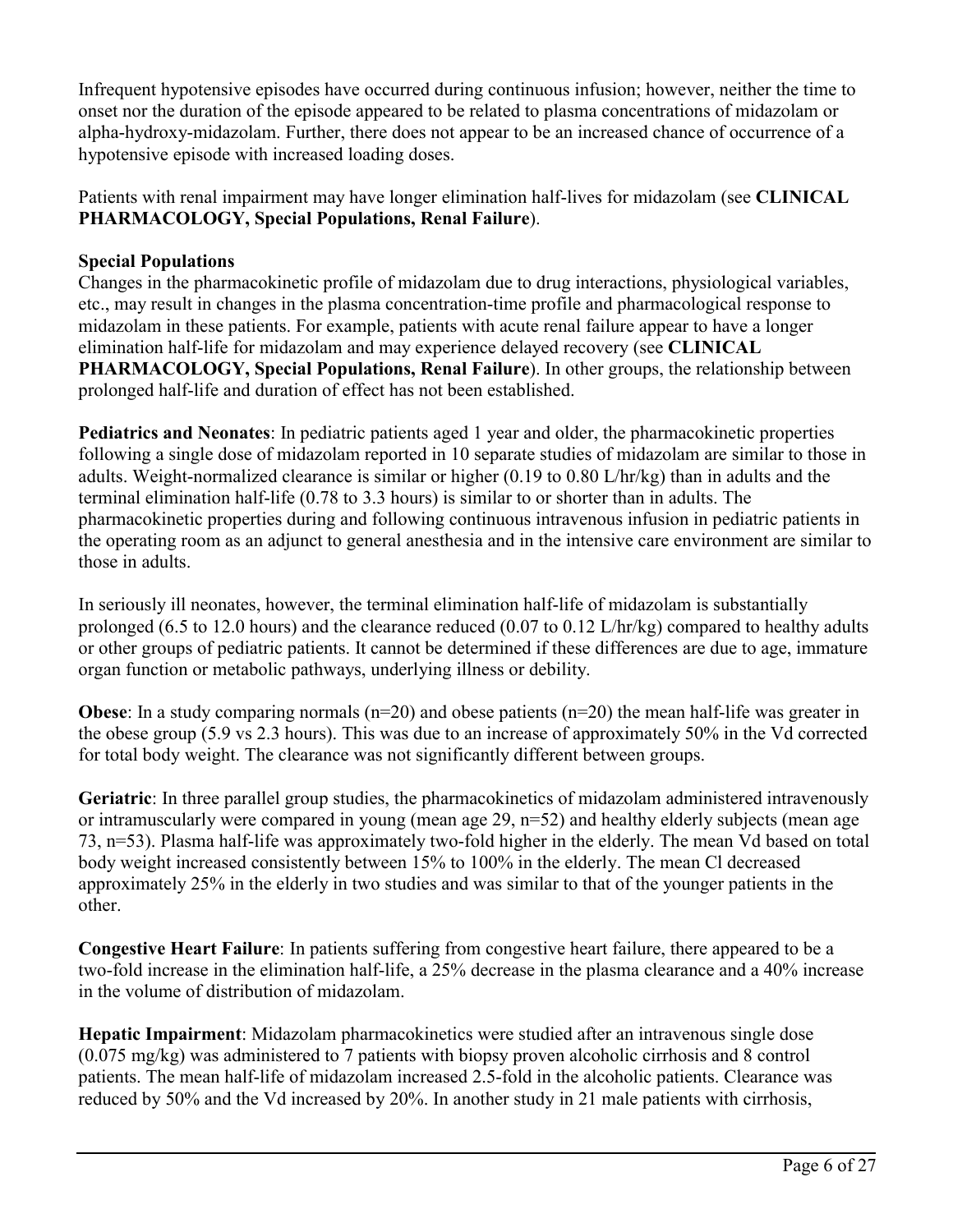without ascites and with normal kidney function as determined by creatinine clearance, no changes in the pharmacokinetics of midazolam or 1-hydroxy-midazolam were observed when compared to healthy individuals.

**Renal Impairment**: Patients with renal impairment may have longer elimination half-lives for midazolam and its metabolites which may result in slower recovery.

Midazolam and 1-hydroxy-midazolam pharmacokinetics in 6 ICU patients who developed acute renal failure (ARF) were compared with a normal renal function control group. Midazolam was administered as an infusion (5 to 15 mg/hr). Midazolam clearance was reduced (1.9 vs 2.8 mL/min/kg) and the half-life was prolonged (7.6 vs 13 hours) in the ARF patients. The renal clearance of the 1-hydroxy-midazolam glucuronide was prolonged in the ARF group (4 vs 136 mL/min) and the half-life was prolonged (12 vs >25 hours). Plasma levels accumulated in all ARF patients to about ten times that of the parent drug. The relationship between accumulating metabolite levels and prolonged sedation is unclear.

In a study of chronic renal failure patients  $(n=15)$  receiving a single intravenous dose, there was a two-fold increase in the clearance and volume of distribution but the half-life remained unchanged. Metabolite levels were not studied.

**Plasma Concentration-Effect Relationship**: Concentration-effect relationships (after an intravenous dose) have been demonstrated for a variety of pharmacodynamic measures (eg, reaction time, eye movement, sedation) and are associated with extensive intersubject variability. Logistic regression analysis of sedation scores and steady-state plasma concentration indicated that at plasma concentrations greater than 100 ng/mL there was at least a 50% probability that patients would be sedated, but respond to verbal commands (sedation score=3). At 200 ng/mL there was at least a 50% probability that patients would be asleep, but respond to glabellar tap (sedation score=4).

**Drug Interactions**: For information concerning pharmacokinetic drug interactions with midazolam (see **PRECAUTIONS)**.

# **INDICATIONS AND USAGE**

Midazolam injection is indicated:

- intramuscularly or intravenously for preoperative sedation/anxiolysis/amnesia;
- intravenously as an agent for sedation/anxiolysis/amnesia prior to or during diagnostic, therapeutic or endoscopic procedures, such as bronchoscopy, gastroscopy, cystoscopy, coronary angiography, cardiac catheterization, oncology procedures, radiologic procedures, suture of lacerations and other procedures either alone or in combination with other CNS depressants;
- intravenously for induction of general anesthesia, before administration of other anesthetic agents. With the use of narcotic premedication, induction of anesthesia can be attained within a relatively narrow dose range and in a short period of time. Intravenous midazolam can also be used as a component of intravenous supplementation of nitrous oxide and oxygen (balanced anesthesia);
- continuous intravenous infusion for sedation of intubated and mechanically ventilated patients as a component of anesthesia or during treatment in a critical care setting.

# **CONTRAINDICATIONS**

Injectable midazolam is contraindicated in patients with a known hypersensitivity to the drug. Benzodiazepines are contraindicated in patients with acute narrow-angle glaucoma. Benzodiazepines may be used in patients with open-angle glaucoma only if they are receiving appropriate therapy.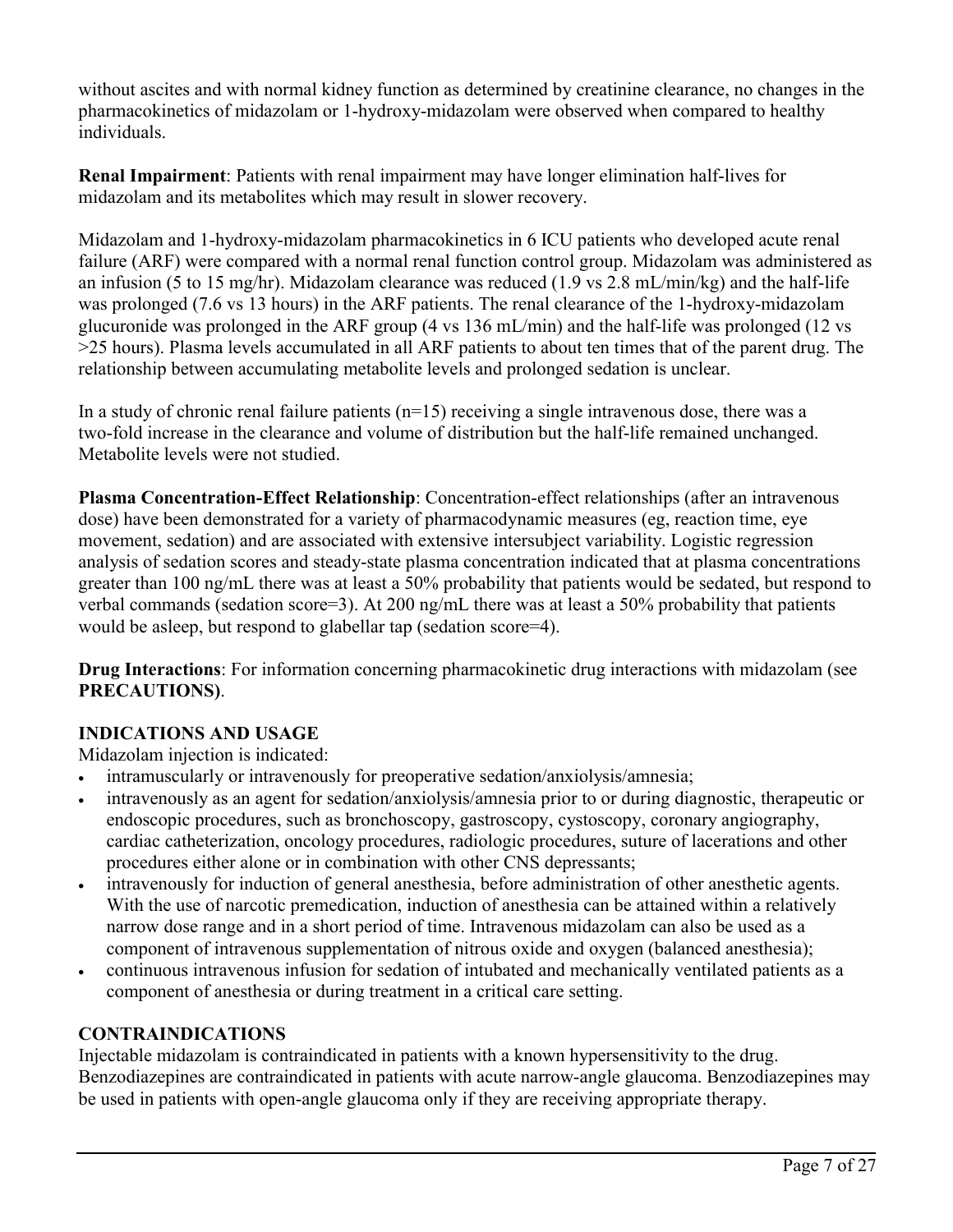Measurements of intraocular pressure in patients without eye disease show a moderate lowering following induction with midazolam; patients with glaucoma have not been studied.

# **WARNINGS**

# *Personnel and Equipment for Monitoring and Resuscitation*

Prior to the intravenous administration of midazolam in any dose, the immediate availability of oxygen, resuscitative drugs, age- and size-appropriate equipment for bag/valve/mask ventilation and intubation, and skilled personnel for the maintenance of a patent airway and support of ventilation should be ensured. Patients should be continuously monitored for early signs of hypoventilation, airway obstruction, or apnea, with means readily available (e.g., pulse oximetry). Hypoventilation, airway obstruction, and apnea can lead to hypoxia and/or cardiac arrest unless effective countermeasures are taken immediately. The immediate availability of specific reversal agents (flumazenil) is highly recommended. Vital signs should continue to be monitored during the recovery period. Because intravenous midazolam can depress respiration (see **CLINICAL PHARMACOLOGY**), especially when used concomitantly with opioid agonists and other sedatives (see **DOSAGE AND ADMINISTRATION**), it should be used for sedation/anxiolysis/amnesia only in the presence of personnel skilled in early detection of hypoventilation, maintaining a patent airway and supporting ventilation. When used for sedation/anxiolysis/amnesia, midazolam should always be titrated slowly in adult or pediatric patients. Adverse hemodynamic events have been reported in pediatric patients with cardiovascular instability; rapid intravenous administration should also be avoided in this population (see **DOSAGE AND ADMINISTRATION** for complete information).

# *Risks from Concomitant Use With Opioids*

Concomitant use of benzodiazepines, including midazolam, and opioids may result in profound sedation, respiratory depression, coma, and death. If a decision is made to use midazolam concomitantly with opioids, monitor patients closely for respiratory depression and sedation (see **PRECAUTIONS; Drug Interactions**).

# **Risk of Respiratory Adverse Events**

Serious cardiorespiratory adverse events have occurred after administration of midazolam. These have included respiratory depression, airway obstruction, oxygen desaturation, apnea, respiratory arrest and/or cardiac arrest, sometimes resulting in death or permanent neurologic injury. There have also been rare reports of hypotensive episodes requiring treatment during or after diagnostic or surgical manipulations particularly in adult or pediatric patients with hemodynamic instability. Hypotension occurred more frequently in the sedation studies in patients premedicated with a narcotic.

# **Individualization of Dosage**

Midazolam must never be used without individualization of dosage particularly when used with other medications capable of producing central nervous system depression. see **DOSAGE AND ADMINISTRATION** for complete information.

#### **Other Adverse Events**

Reactions such as agitation, involuntary movements (including tonic/clonic movements and muscle tremor), hyperactivity and combativeness have been reported in both adult and pediatric patients. These reactions may be due to inadequate or excessive dosing or improper administration of midazolam; however, consideration should be given to the possibility of cerebral hypoxia or true paradoxical reactions. Should such reactions occur, the response to each dose of midazolam and all other drugs,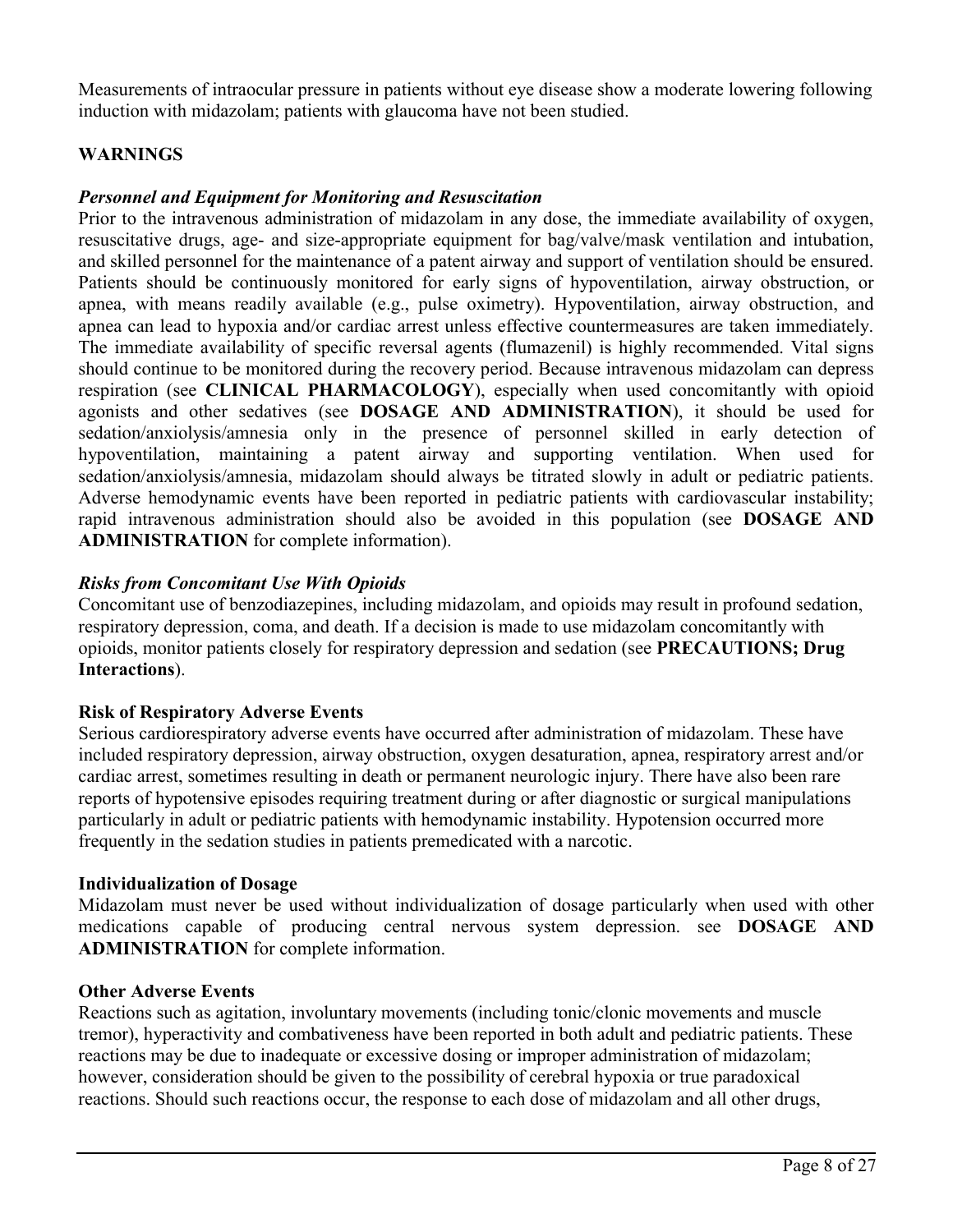including local anesthetics, should be evaluated before proceeding. Reversal of such responses with flumazenil has been reported in pediatric patients.

# **Concomitant Use of Central Nervous System Depressants**

Concomitant use of barbiturates, alcohol or other central nervous system depressants may increase the risk of hypoventilation, airway obstruction, desaturation, or apnea and may contribute to profound and/or prolonged drug effect. Narcotic premedication also depresses the ventilatory response to carbon dioxide stimulation.

## **Debilitation and Comorbid Considerations**

Higher risk adult and pediatric surgical patients, elderly patients and debilitated adult and pediatric patients require lower dosages, whether or not concomitant sedating medications have been administered. Adult or pediatric patients with COPD are unusually sensitive to the respiratory depressant effect of midazolam. Pediatric and adult patients undergoing procedures involving the upper airway such as upper endoscopy or dental care, are particularly vulnerable to episodes of desaturation and hypoventilation due to partial airway obstruction. Adult and pediatric patients with chronic renal failure and patients with congestive heart failure eliminate midazolam more slowly (see **CLINICAL PHARMACOLOGY**). Because elderly patients frequently have inefficient function of one or more organ systems and because dosage requirements have been shown to decrease with age, reduced initial dosage of midazolam is recommended, and the possibility of profound and/or prolonged effect should be considered. Injectable midazolam should not be administered to adult or pediatric patients in shock or coma, or in acute alcohol intoxication with depression of vital signs. Particular care should be exercised in the use of intravenous midazolam in adult or pediatric patients with uncompensated acute illnesses, such as severe fluid or electrolyte disturbances.

## **Risk of Intra-arterial Injection**

There have been limited reports of intra-arterial injection of midazolam. Adverse events have included local reactions, as well as isolated reports of seizure activity in which no clear causal relationship was established. Precautions against unintended intra-arterial injection should be taken. Extravasation should also be avoided.

The safety and efficacy of midazolam following nonintravenous and nonintramuscular routes of administration have not been established. Midazolam should only be administered intramuscularly or intravenously.

#### **Return to Full Cognitive Function**

Midazolam is associated with a high incidence of partial or complete impairment of recall for the next several hours The decision as to when patients who have received injectable midazolam, particularly on an outpatient basis, may again engage in activities requiring complete mental alertness, operate hazardous machinery or drive a motor vehicle must be individualized. Gross tests of recovery from the effects of midazolam (see **CLINICAL PHARMACOLOGY**) cannot be relied upon to predict reaction time under stress. It is recommended that no patient operate hazardous machinery or a motor vehicle until the effects of the drug, such as drowsiness, have subsided or until 1 full day after anesthesia and surgery, whichever is longer. For pediatric patients, particular care should be taken to assure safe ambulation.

**Usage in Pregnancy: An increased risk of congenital malformations associated with the use of benzodiazepine drugs (diazepam and chlordiazepoxide) has been suggested in several studies. If this drug is used during pregnancy, the patient should be apprised of the potential hazard to the fetus.**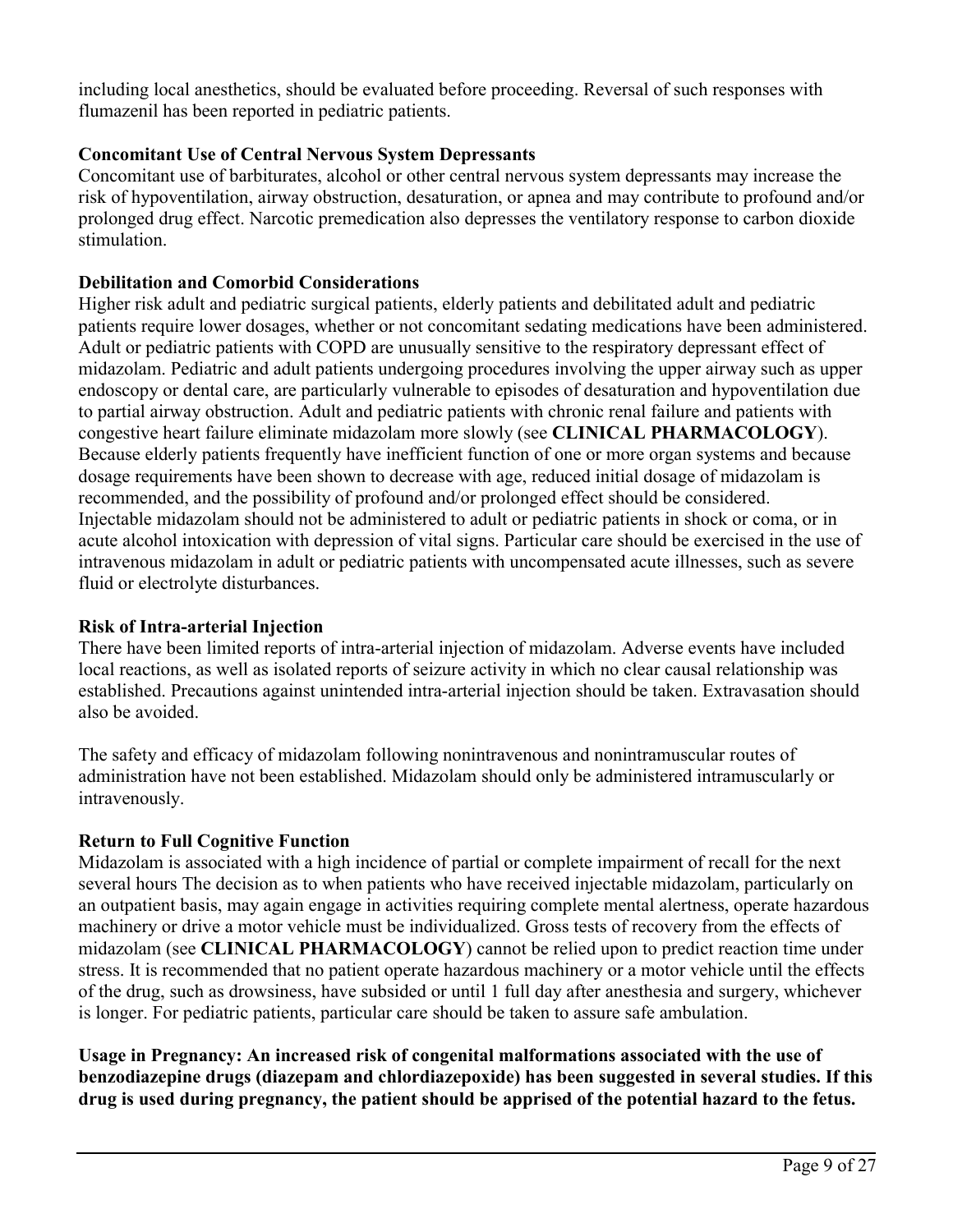Withdrawal symptoms of the barbiturate type have occurred after the discontinuation of benzodiazepines (see **DRUG ABUSE AND DEPENDENCE**).

**Usage In Preterm Infants And Neonates**: Rapid injection should be avoided in the neonatal population. Midazolam administered rapidly as an intravenous injection (less than 2 minutes) has been associated with severe hypotension in neonates, particularly when the patient has also received fentanyl. Likewise, severe hypotension has been observed in neonates receiving a continuous infusion of midazolam who then receive a rapid intravenous injection of fentanyl. Seizures have been reported in several neonates following rapid intravenous administration.

The neonate also has reduced and/or immature organ function and is also vulnerable to profound and/or prolonged respiratory effects of midazolam.

# **Pediatric Neurotoxicity**

Published animal studies demonstrate that the administration of anesthetic and sedation drugs that block NMDA receptors and/or potentiate GABA activity increase neuronal apoptosis in the developing brain and result in long-term cognitive deficits when used for longer than 3 hours. The clinical significance of these findings is not clear. However, based on the available data, the window of vulnerability to these changes is believed to correlate with exposures in the third trimester of gestation through the first several months of life, but may extend out to approximately three years of age in humans (**see PRECAUTIONS/ Pregnancy and Pediatric Use** and **ANIMAL TOXICOLOGY AND/OR PHARMCOLOGY**). Some published studies in children suggest that similar deficits may occur after repeated or prolonged exposures to anesthetic agents early in life and may result in adverse cognitive or behavioral effects. These studies have substantial limitations, and it is not clear if the observed effects are due to the anesthetic/sedation drug administration or other factors such as the surgery or underlying illness. Anesthetic and sedation drugs are a necessary part of the care of children needing surgery, other procedures, or tests that cannot be delayed, and no specific medications have been shown to be safer than any other. Decisions regarding the timing of any elective procedures requiring anesthesia should take into consideration the benefits of the procedure weighed against the potential risks.

# **PRECAUTIONS**

**General**: Intravenous doses of midazolam should be decreased for elderly and for debilitated patients (see **WARNINGS** and **DOSAGE AND ADMINISTRATION**). These patients will also probably take longer to recover completely after midazolam administration for the induction of anesthesia.

Midazolam does not protect against the increase in intracranial pressure or against the heart rate rise and/or blood pressure rise associated with endotracheal intubation under light general anesthesia. The efficacy and safety of midazolam in clinical use are functions of the dose administered, the clinical status of the individual patient, and the use of concomitant medications capable of depressing the CNS. Anticipated effects range from mild sedation to deep levels of sedation virtually equivalent to a state of general anesthesia where the patient may require external support of vital functions. Care must be taken to individualize and carefully titrate the dose of midazolam to the patient's underlying medical/surgical conditions, administer to the desired effect being certain to wait an adequate time for peak CNS effects of both midazolam and concomitant medications, and have the personnel and size-appropriate equipment and facilities available for monitoring and intervention (see **Boxed WARNING**, **WARNINGS** and **DOSAGE AND ADMINISTRATION**). Practitioners administering midazolam must have the skills necessary to manage reasonably foreseeable adverse effects, particularly skills in airway management. For information regarding withdrawal (see **DRUG ABUSE AND DEPENDENCE**).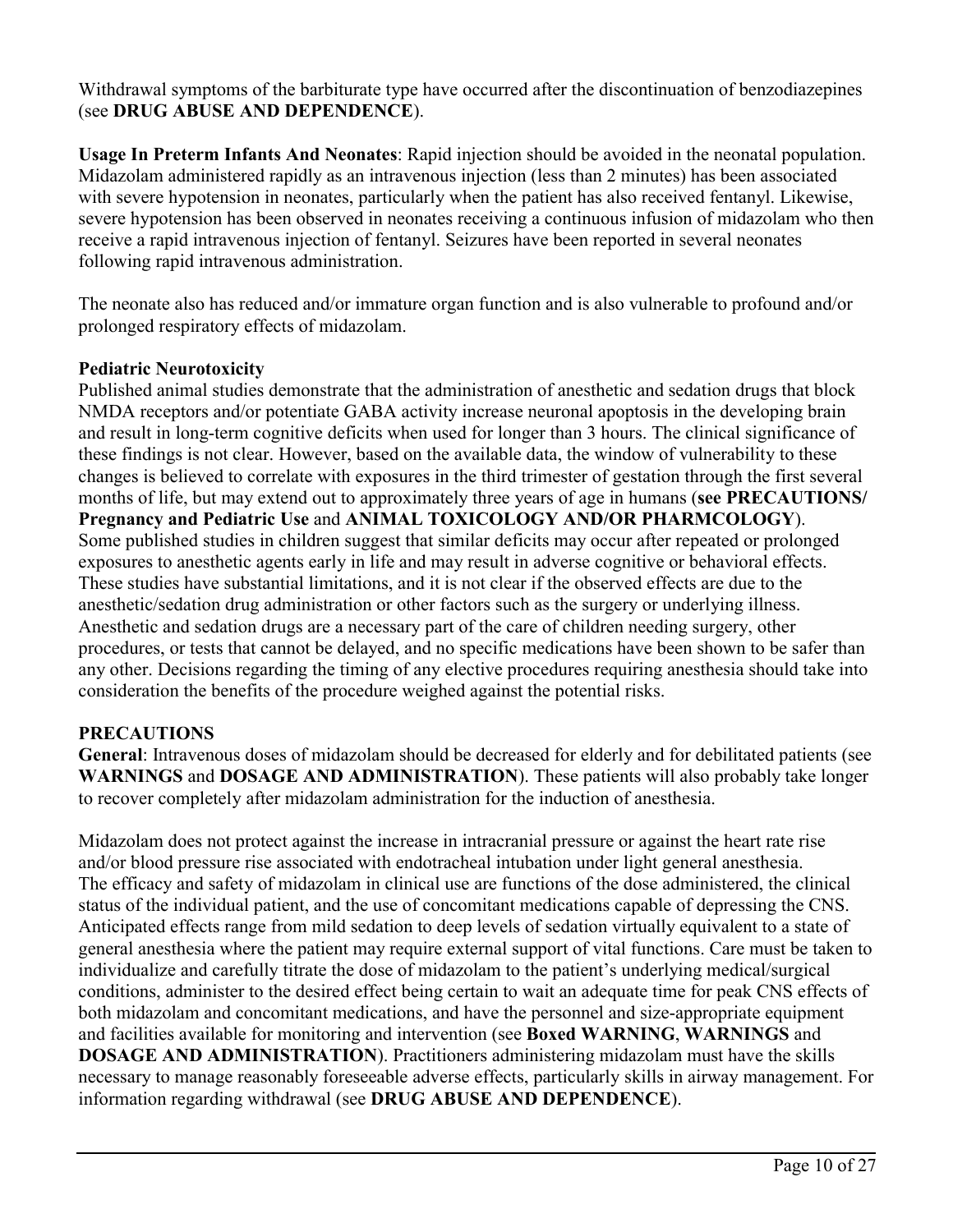**Information for Patients**: To assure safe and effective use of benzodiazepines, the following information and instructions should be communicated to the patient when appropriate:

- 1. Inform your physician about any alcohol consumption and medicine you are now taking, especially blood pressure medication and antibiotics, including drugs you buy without a prescription. Alcohol has an increased effect when consumed with benzodiazepines; therefore, caution should be exercised regarding simultaneous ingestion of alcohol during benzodiazepine treatment.
- 2. Inform your physician if you are pregnant or are planning to become pregnant.
- 3. Inform your physician if you are nursing.
- 4. Patients should be informed of the pharmacological effects of midazolam, such as sedation and amnesia, which in some patients may be profound. The decision as to when patients who have received injectable midazolam, particularly on an outpatient basis, may again engage in activities requiring complete mental alertness, operate hazardous machinery or drive a motor vehicle must be individualized.
- 5. Patients receiving continuous infusion of midazolam in critical care settings over an extended period of time, may experience symptoms of withdrawal following abrupt discontinuation.
- 6. Effect of anesthetic and sedation drugs on early brain development: Studies conducted in young animals and children suggest repeated or prolonged use of general anesthetic or sedation drugs in children younger than 3 years may have negative effects on their developing brains. Discuss with parents and caregivers the benefits, risks, and timing and duration of surgery or procedures requiring anesthetic and sedation drugs.

## **Drug Interactions**:

## Effect of Concomitant Use of Benzodiazepines and Opioids

The concomitant use of benzodiazepines and opioids increases the risk of respiratory depression because of actions at different receptor sites in the CNS that control respiration. Benzodiazepines interact at GABA<sup>A</sup> sites and opioids interact primarily at mu receptors. When benzodiazepines and opioids are combined, the potential for benzodiazepines to significantly worsen opioid-related respiratory depression exists. Monitor patients closely for respiratory depression and sedation.

The sedative effect of intravenous midazolam is accentuated by any concomitantly administered medication, which depresses the central nervous system, particularly opioids (e.g., morphine, meperidine and fentanyl) and also secobarbital and droperidol. Consequently, the dosage of midazolam should be adjusted according to the type and amount of concomitant medications administered and the desired clinical response (see **DOSAGE AND ADMINISTRATION**).

#### Other Drug Interactions

Caution is advised when midazolam is administered concomitantly with drugs that are known to inhibit the P450-3A4 enzyme system such as cimetidine (not ranitidine), erythromycin, diltiazem, verapamil, ketoconazole and itraconazole. These drug interactions may result in prolonged sedation due to a decrease in plasma clearance of midazolam.

The effect of single oral doses of 800 mg cimetidine and 300 mg ranitidine on steady-state concentrations of oral midazolam was examined in a randomized crossover study (n=8). Cimetidine increased the mean midazolam steady-state concentration from 57 to 71 ng/mL. Ranitidine increased the mean steady-state concentration to 62 ng/mL. No change in choice reaction time or sedation index was detected after dosing with the H2 receptor antagonists.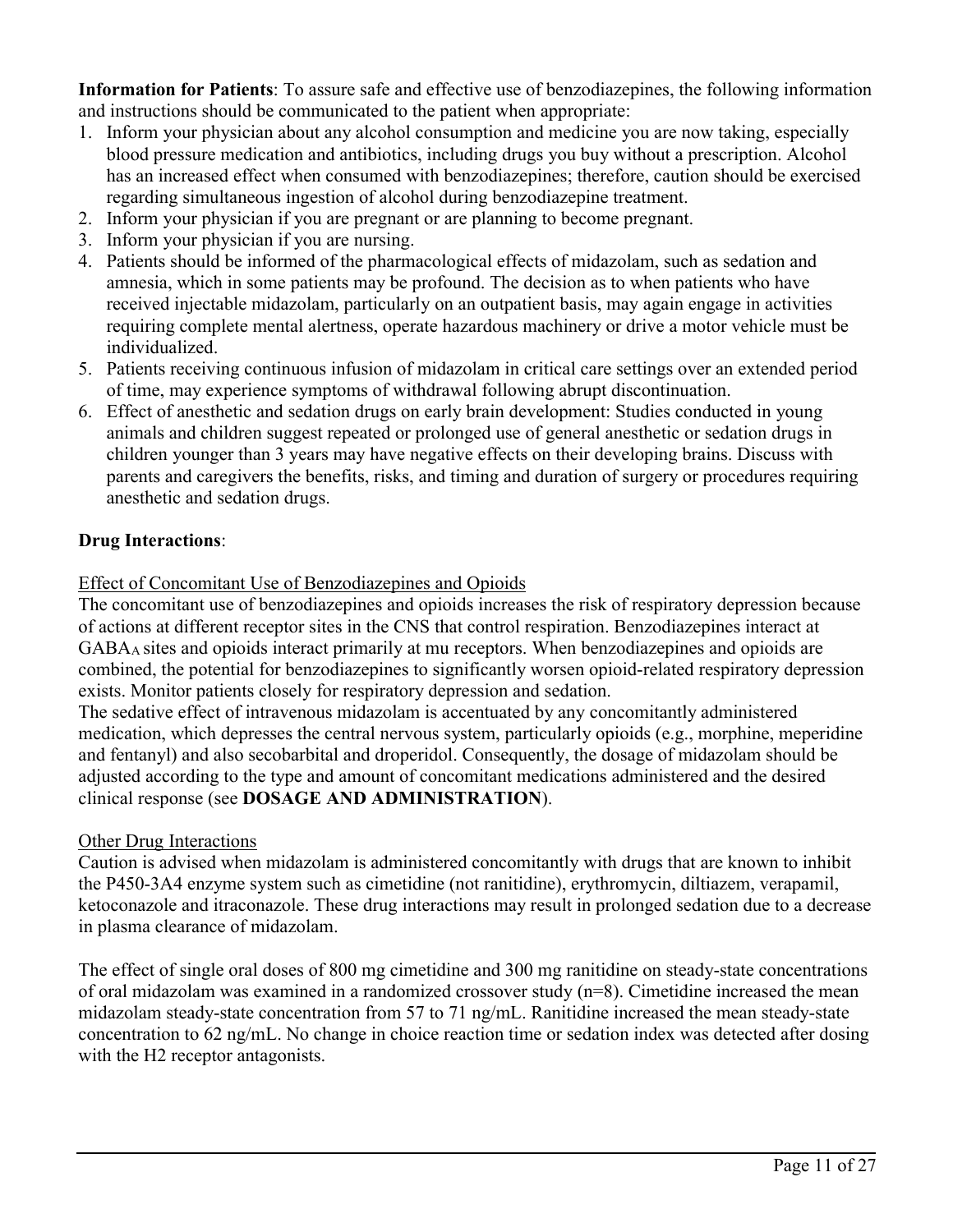In a placebo-controlled study, erythromycin administered as a 500 mg dose, three times a day, for 1 week (n=6), reduced the clearance of midazolam following a single 0.5 mg/kg intravenous dose. The half-life was approximately doubled.

Caution is advised when midazolam is administered to patients receiving erythromycin since this may result in a decrease in the plasma clearance of midazolam.

The effects of diltiazem (60 mg three times a day) and verapamil (80 mg three times day) on the pharmacokinetics and pharmacodynamics of midazolam were investigated in a three-way crossover study (n=9). The half-life of midazolam increased from 5 to 7 hours when midazolam was taken in conjunction with verapamil or diltiazem. No interaction was observed in healthy subjects between midazolam and nifedipine.

In a placebo-controlled study, where saquinavir or placebo was administered orally as a 1200 mg dose, three times a day, for 5 days ( $n=12$ ), a 56% reduction in the clearance of midazolam following a single 0.05 mg/kg intravenous dose was observed. The half-life was approximately doubled.

A moderate reduction in induction dosage requirements of thiopental (about 15%) has been noted following use of intramuscular midazolam for premedication in adults.

The intravenous administration of midazolam decreases the minimum alveolar concentration (MAC) of halothane required for general anesthesia. This decrease correlates with the dose of midazolam administered; no similar studies have been carried out in pediatric patients but there is no scientific reason to expect that pediatric patients would respond differently than adults.

Although the possibility of minor interactive effects has not been fully studied, midazolam and pancuronium have been used together in patients without noting clinically significant changes in dosage, onset or duration in adults. Midazolam does not protect against the characteristic circulatory changes noted after administration of succinylcholine or pancuronium and does not protect against the increased intracranial pressure noted following administration of succinylcholine. Midazolam does not cause a clinically significant change in dosage, onset or duration of a single intubating dose of succinylcholine; no similar studies have been carried out in pediatric patients but there is no scientific reason to expect that pediatric patients would respond differently than adults.

No significant adverse interactions with commonly used premedications or drugs used during anesthesia and surgery (including atropine, scopolamine, glycopyrrolate, diazepam, hydroxyzine, d-tubocurarine, succinylcholine and other nondepolarizing muscle relaxants) or topical local anesthetics (including lidocaine, dyclonine HCl and Cetacaine) have been observed in adults or pediatric patients. In neonates, however, severe hypotension has been reported with concomitant administration of fentanyl. This effect has been observed in neonates on an infusion of midazolam who received a rapid injection of fentanyl and in patients on an infusion of fentanyl who have received a rapid injection of midazolam.

**Drug/Laboratory Test Interactions**: Midazolam has not been shown to interfere with results obtained in clinical laboratory tests.

# **Carcinogenesis, Mutagenesis, Impairment of Fertility**

**Carcinogenesis**: Midazolam maleate was administered with diet in mice and rats for 2 years at dosages of 1, 9 and 80 mg/kg/day. In female mice in the highest dose group there was a marked increase in the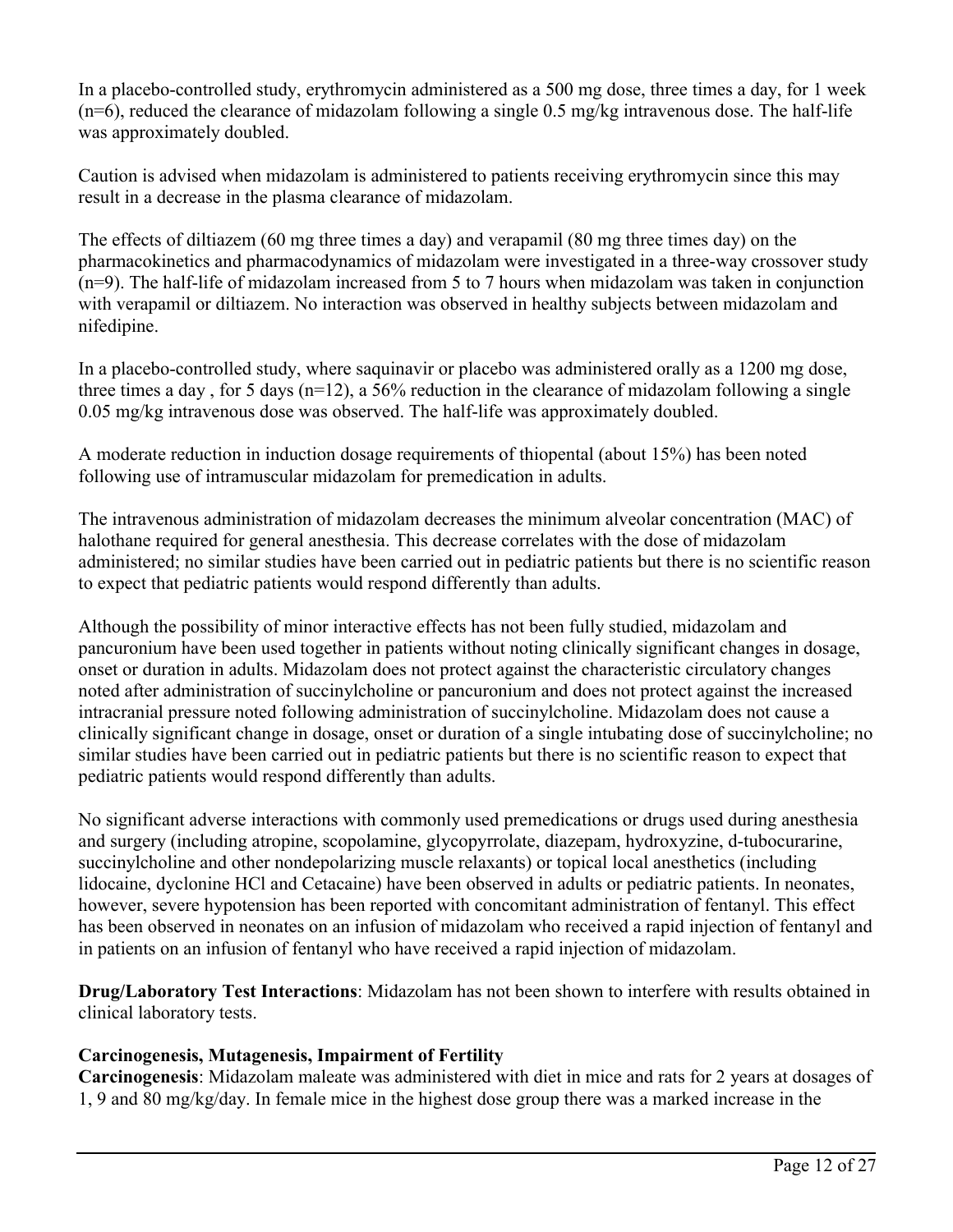incidence of hepatic tumors. In high-dose male rats there was a small but statistically significant increase in benign thyroid follicular cell tumors. Dosages of 9 mg/kg/day of midazolam maleate (4 times a human induction dose of 0.35 mg/kg based on body surface area comparison) do not increase the incidence of tumors. The pathogenesis of induction of these tumors is not known. These tumors were found after chronic administration, whereas human use will ordinarily be of single or several doses.

**Mutagenesis**: Midazolam did not have mutagenic activity in Salmonella typhimurium (5 bacterial strains), Chinese hamster lung cells (V79), human lymphocytes or in the micronucleus test in mice.

**Impairment of Fertility**: Male rats were treated orally with 1, 4, or 16 mg/kg midazolam beginning 62 days prior to mating with female rats treated with the same doses for 14 days prior to mating to Gestation Day 13 or Lactation Day 21. The high dose produced an equivalent exposure (AUC) as 4 mg/kg intravenous midazolam (1.85 times the human induction dose of 0.35 mg/kg based on body surface area comparison). There were no adverse effects on either male or female fertility noted

# **Pregnancy: Teratogenic Effects** (see **WARNINGS**).

Published studies of in pregnant primates demonstrate that the administration of anesthetic and sedation drugs that block NMDA receptors and/or potentiate GABA activity during the period of peak brain development increases neuronal apoptosis in the developing brain of the offspring when used for longer than 3 hours. There are no data on pregnancy exposures in primates corresponding to periods prior to the third trimester in humans (see **Data**).

# **Data**

# Animal Data

Pregnant rats were treated with midazolam using intravenous doses of 0.2, 1, and 4 mg/kg/day (0.09, 0.46, and 1.85 times the human induction dose of 0.35 mg/kg based on body surface area comparisons) during the period of organogenesis (Gestation Day 7 through 15). Midazolam did not cause adverse effects to the fetus at doses of up to 1.85 times the human induction dose. All doses produced slight to moderate ataxia. The high dose produced a 5% decrease in maternal body weight gain compared to control.

Pregnant rabbits were treated with midazolam using intravenous doses of 0.2, 0.6, and 2 mg/kg/day (0.09, 0.46, and 1.85 times the human induction dose of 0.35 mg/kg based on body surface area comparisons) during the period of organogenesis (Gestation Day 7 to 18). Midazolam did not cause adverse effects to the fetus at doses of up to 1.85 times the human induction dose. The high dose was associated with findings of ataxia and sedation but no evidence of maternal toxicity.

Pregnant rats were administered midazolam using intravenous doses of 0.2, 1, and 4 mg/kg/day (0.09, 0.46, and 1.85 times the human induction dose of 0.35 mg/kg based on body surface area comparisons) during late gestation and through lactation (Gestation Day 15 through Lactation Day 21). All doses produced ataxia. The high dose produced a slight decrease in maternal body weight gain compared to control. There were no clear adverse effects noted in the offspring. The study included no functional assessments of the pups, such as learning and memory testing or reproductive capacity.

In a published study in primates, administration of an anesthetic dose of ketamine for 24 hours on Gestation Day 122 increased neuronal apoptosis in the developing brain of the fetus. In other published studies, administration of either isoflurane or propofol for 5 hours on Gestation Day 120 resulted in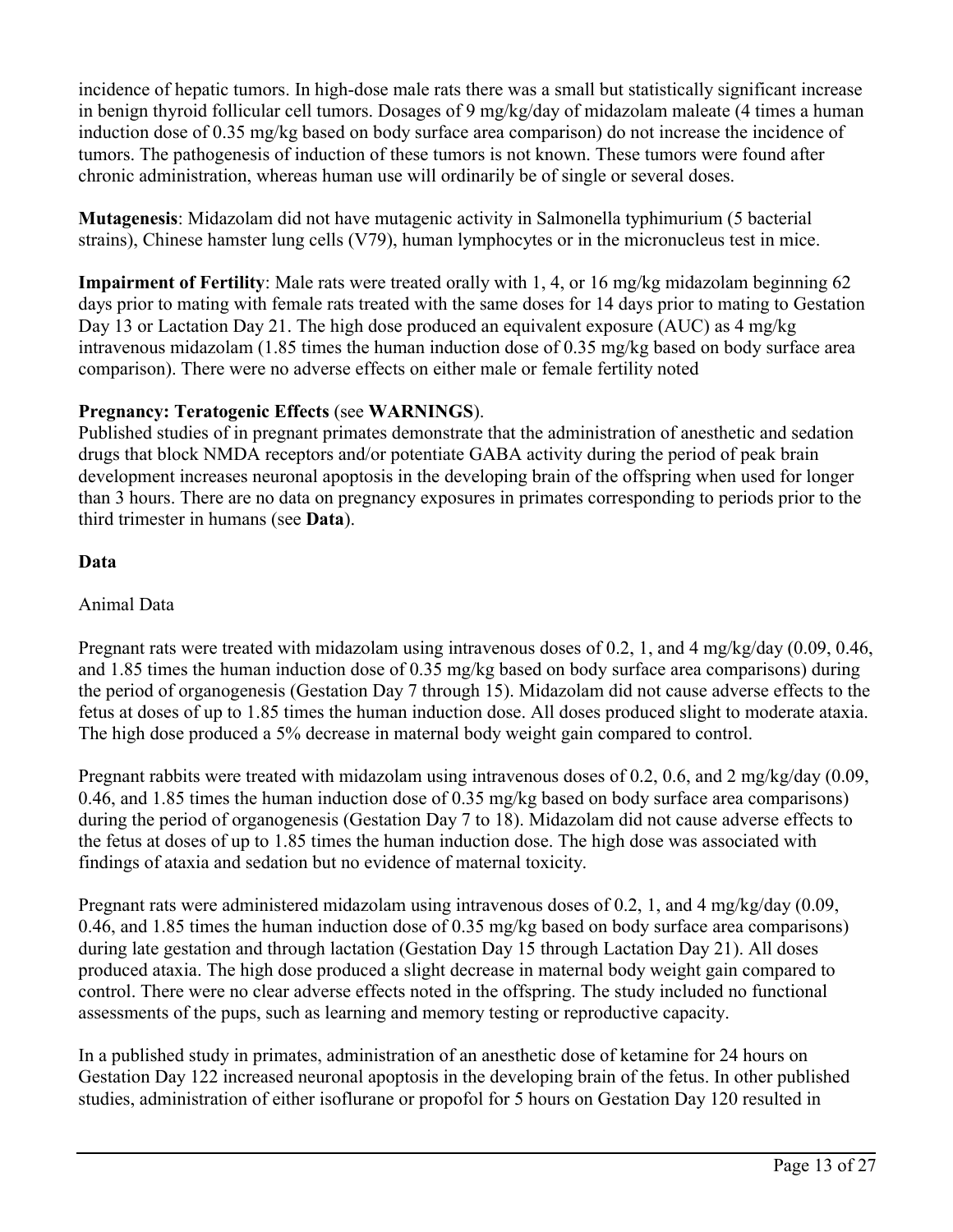increased neuronal and oligodendrocyte apoptosis in the developing brain of the offspring. With respect to brain development, this time period corresponds to the third trimester of gestation in the human. The clinical significance of these findings is not clear; however, studies in juvenile animals suggest neuroapoptosis correlates with long-term cognitive deficits (see **WARNINGS/Pediatric Neurotoxicity, PRECAUTIONS/Pediatric Use** and **ANIMAL TOXICOLOGY AND/OR PHARMACOLOGY**).

## **Labor and Delivery**

In humans, measurable levels of midazolam were found in maternal venous serum, umbilical venous and arterial serum and amniotic fluid, indicating placental transfer of the drug. Following intramuscular administration of 0.05 mg/kg of midazolam, both the venous and the umbilical arterial serum concentrations were lower than maternal concentrations.

The use of injectable midazolam in obstetrics has not been evaluated in clinical studies. Because midazolam is transferred transplacentally and because other benzodiazepines given in the last weeks of pregnancy have resulted in neonatal CNS depression, midazolam is not recommended for obstetrical use.

## **Nursing Mothers**

Midazolam is excreted in human milk. Caution should be exercised when midazolam is administered to a nursing woman.

## **Pediatric Use**

The safety and efficacy of midazolam for sedation/anxiolysis/amnesia following single dose intramuscular administration, intravenously by intermittent injections and continuous infusion have been established in pediatric and neonatal patients. For specific safety monitoring and dosage guidelines see **Boxed WARNING**, **CLINICAL PHARMACOLOGY**, **INDICATIONS**, **WARNINGS**, **PRECAUTIONS**, **ADVERSE REACTIONS**, **OVERDOSAGE** and **DOSAGE AND ADMINISTRATION**. UNLIKE ADULT PATIENTS, PEDIATRIC PATIENTS GENERALLY RECEIVE INCREMENTS OF MIDAZOLAM ON A MG/KG BASIS. As a group, pediatric patients generally require higher dosages of midazolam (mg/kg) than do adults. Younger (less than six years) pediatric patients may require higher dosages (mg/kg) than older pediatric patients, and may require closer monitoring. In obese PEDIATRIC PATIENTS, the dose should be calculated based on ideal body weight. When midazolam is given in conjunction with opioids or other sedatives, the potential for respiratory depression, airway obstruction, or hypoventilation is increased. The health care practitioner who uses this medication in pediatric patients should be aware of and follow accepted professional guidelines for pediatric sedation appropriate to their situation.

Midazolam should not be administered by rapid injection in the neonatal population. Severe hypotension and seizures have been reported following rapid intravenous administration, particularly, with concomitant use of fentanyl.

# Animal Data

Published juvenile animal studies demonstrate that the administration of anesthetic and sedation drugs, such as Midazolam Injection USP, that either block NMDA receptors or potentiate the activity of GABA during the period of rapid brain growth or synaptogenesis, results in widespread neuronal and oligodendrocyte cell loss in the developing brain and alterations in synaptic morphology and neurogenesis. Based on comparisons across species, the window of vulnerability to these changes is believed to correlate with exposures in the third trimester of gestation through the first several months of life, but may extend out to approximately 3 years of age in humans.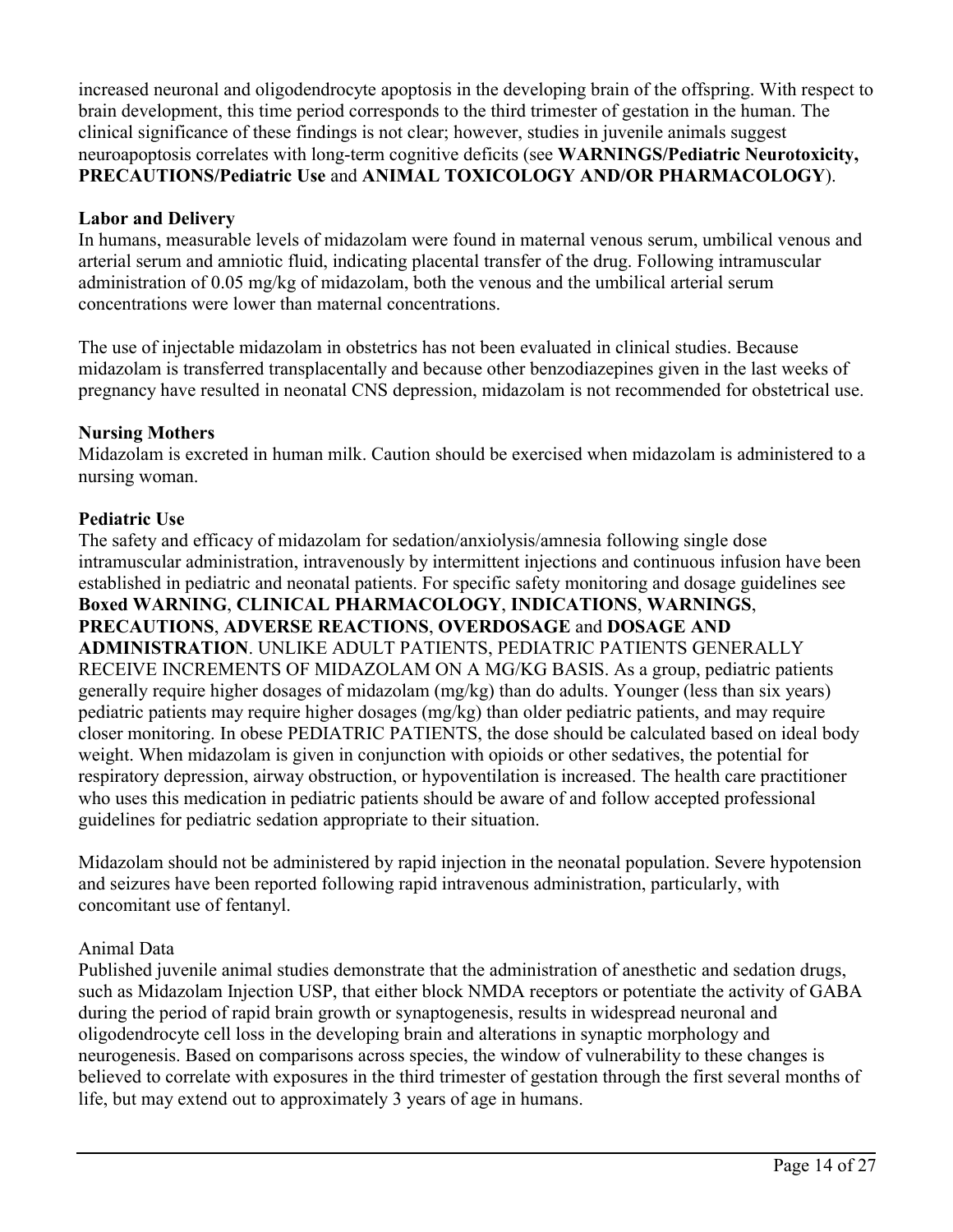In primates, exposure to 3 hours of ketamine that produced a light surgical plane of anesthesia did not increase neuronal cell loss, however, treatment regimens of 5 hours or longer of isoflurane increased neuronal cell loss. Data from isoflurane-treated rodents and ketamine-treated primates suggest that the neuronal and oligodendrocyte cell losses are associated with prolonged cognitive deficits in learning and memory. The clinical significance of these nonclinical findings is not known, and healthcare providers should balance the benefits of appropriate anesthesia in pregnant women, neonates, and young children who require procedures with the potential risks suggested by the nonclinical data (see

#### **WARNINGS/Pediatric Neurotoxicity, PRECAUTIONS/Pregnancy** and **ANIMAL TOXICOLOGY AND/ORPHARMACOLOGY**).

## **Geriatric Use**

Because geriatric patients may have altered drug distribution and diminished hepatic and/or renal function, reduced doses of midazolam are recommended. Intravenous and intramuscular doses of midazolam should be decreased for elderly and for debilitated patients (see **WARNINGS** and **DOSAGE AND ADMINISTRATION**) and subjects over 70 years of age may be particularly sensitive. These patients will also probably take longer to recover completely after midazolam administration for the induction of anesthesia. Administration of intramuscular and intravenous midazolam to elderly and/or high risk surgical patients has been associated with rare reports of death under circumstances compatible with cardiorespiratory depression. In most of these cases, the patients also received other central nervous system depressants capable of depressing respiration, especially narcotics (see **DOSAGE AND ADMINISTRATION**).

Specific dosing and monitoring guidelines for geriatric patients are provided in the **DOSAGE AND ADMINISTRATION** section for premedicated patients for sedation/anxiolysis/amnesia following intravenous and intramuscular administration, for induction of anesthesia following intravenous administration and for continuous infusion.

# **ADVERSE REACTIONS**

**see WARNINGS concerning serious cardiorespiratory events and possible paradoxical reactions**. Fluctuations in vital signs were the most frequently seen findings following parenteral administration of midazolam in adults and included decreased tidal volume and/or respiratory rate decrease (23.3% of patients following intravenous and 10.8% of patients following intramuscular administration) and apnea (15.4% of patients following intravenous administration), as well as variations in blood pressure and pulse rate. The majority of serious adverse effects, particularly those associated with oxygenation and ventilation, have been reported when midazolam is administered with other medications capable of depressing the central nervous system. **The incidence of such events is higher in patients undergoing procedures involving the airway without the protective effect of an endotracheal tube, (e.g., upper endoscopy and dental procedures)**.

**Adults**: The following additional adverse reactions were reported after intramuscular administration:

headache (1.3%) **Local effects at intramuscular Injection site** pain (3.7%) induration (0.5%) redness  $(0.5\%)$ muscle stiffness (0.3%)

Administration of intramuscular midazolam to elderly and/or higher risk surgical patients has been associated with rare reports of death under circumstances compatible with cardiorespiratory depression. In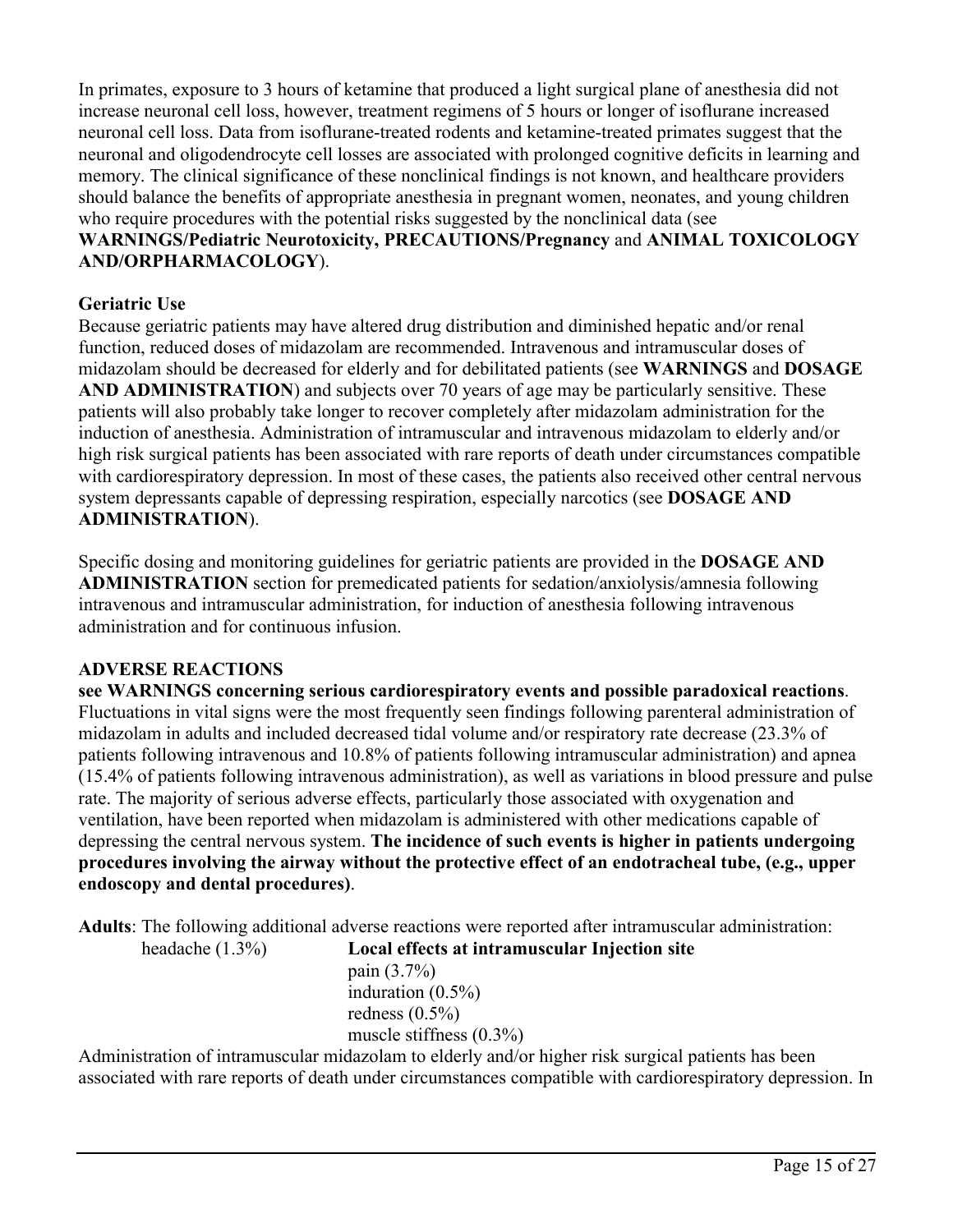most of these cases, the patients also received other central nervous system depressants capable of depressing respiration, especially narcotics (see **DOSAGE AND ADMINISTRATION**).

The following additional adverse reactions were reported subsequent to intravenous administration as a single sedative/anxiolytic/amnestic agent in adult patients:

| hiccoughs $(3.9\%)$      | Local effects at the intravenous site |
|--------------------------|---------------------------------------|
| nausea (2.8%)            | tenderness $(5.6\%)$                  |
| vomiting $(2.6\%)$       | pain during injection $(5.0\%)$       |
| coughing $(1.3\%)$       | redness $(2.6\%)$                     |
| "oversedation" $(1.6\%)$ | induration $(1.7\%)$                  |
| headache $(1.5\%)$       | phlebitis $(0.4\%)$                   |
| drowsiness $(1.2\%)$     |                                       |

**Pediatric Patients**: The following adverse events related to the use of intravenous midazolam in pediatric patients were reported in the medical literature: desaturation 4.6%, apnea 2.8%, hypotension 2.7%, paradoxical reactions 2.0%, hiccough 1.2%, seizure-like activity 1.1% and nystagmus 1.1%. The majority of airway-related events occurred in patients receiving other CNS depressing medications and in patients where midazolam was not used as a single sedating agent.

**Neonates**: For information concerning hypotensive episodes and seizures following the administration of midazolam to neonates, see **Boxed WARNING**, **CONTRAINDICATIONS**, **WARNINGS** and **PRECAUTIONS**.

Other adverse experiences, observed mainly following intravenous injection as a single sedative/anxiolytic/amnesia agent and occurring at an incidence of <1.0% in adult and pediatric patients, are as follows:

**Respiratory**: Laryngospasm, bronchospasm, dyspnea, hyperventilation, wheezing, shallow respirations, airway obstruction, tachypnea

**Cardiovascular**: Bigeminy, premature ventricular contractions, vasovagal episode, bradycardia, tachycardia, nodal rhythm

**Gastrointestinal**: Acid taste, excessive salivation, retching

**CNS/Neuromuscular**: Retrograde amnesia, euphoria, hallucination, confusion, argumentativeness, nervousness, anxiety, grogginess, restlessness, emergence delirium or agitation, prolonged emergence from anesthesia, dreaming during emergence, sleep disturbance, insomnia, nightmares, athetoid movements, seizure-like activity, ataxia, dizziness, dysphoria, slurred speech, dysphonia, paresthesia **Special Senses**: Blurred vision, diplopia, nystagmus, pinpoint pupils, cyclic movements of eyelids, visual disturbance, difficulty focusing eyes, ears blocked, loss of balance, light-headedness

**Integumentary**: Hive-like elevation at injection site, swelling or feeling of burning, warmth or coldness at injection site

**Hypersensitivity**: Allergic reactions including anaphylactoid reactions, hives, rash, pruritus **Miscellaneous**: Yawning, lethargy, chills, weakness, toothache, faint feeling, hematoma

# **DRUG ABUSE AND DEPENDENCE**

Midazolam Injection contains midazolam a Schedule IV control substance.

Midazolam was actively self-administered in primate models used to assess the positive reinforcing effects of psychoactive drugs.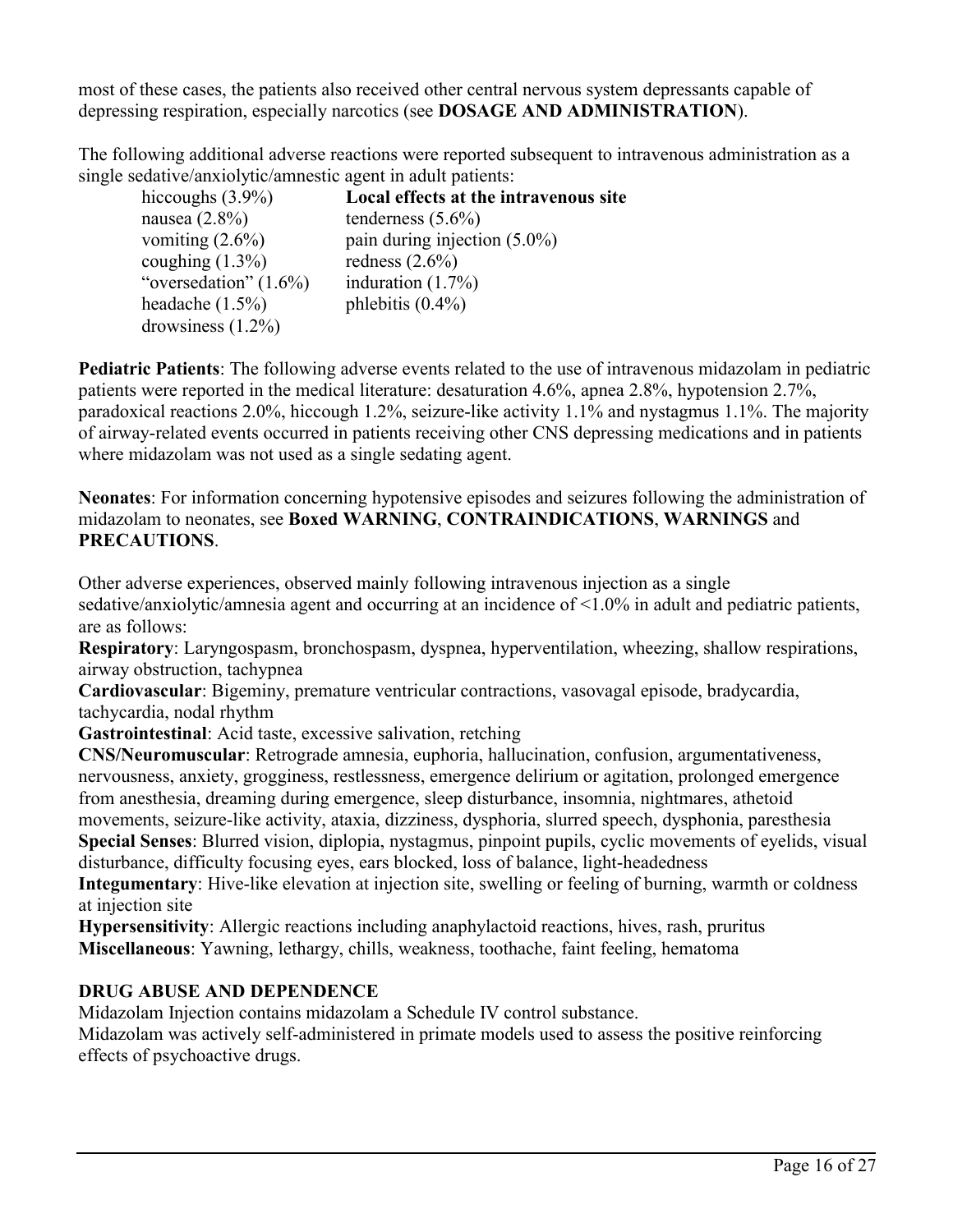Midazolam produced physical dependence of a mild to moderate intensity in cynomolgus monkeys after 5 to 10 weeks of administration. Available data concerning the drug abuse and dependence potential of midazolam suggest that its abuse potential is at least equivalent to that of diazepam.

Withdrawal symptoms, similar in character to those noted with barbiturates and alcohol (convulsions, hallucinations, tremor, abdominal and muscle cramps, vomiting and sweating), have occurred following abrupt discontinuation of benzodiazepines, including midazolam. Abdominal distention, nausea, vomiting, and tachycardia are prominent symptoms of withdrawal in infants. The more severe withdrawal symptoms have usually been limited to those patients who had received excessive doses over an extended period of time. Generally milder withdrawal symptoms (e.g., dysphoria and insomnia) have been reported following abrupt discontinuance of benzodiazepines taken continuously at therapeutic levels for several months. Consequently, after extended therapy, abrupt discontinuation should generally be avoided and a gradual dosage tapering schedule followed. There is no consensus in the medical literature regarding tapering schedules; therefore, practitioners are advised to individualize therapy to meet patient's needs. In some case reports, patients who have had severe withdrawal reactions due to abrupt discontinuation of high-dose long-term midazolam, have been successfully weaned off of midazolam over a period of several days.

# **OVERDOSAGE**

## Symptoms

The manifestations of midazolam overdosage reported are similar to those observed with other benzodiazepines, including sedation, somnolence, confusion, impaired coordination, diminished reflexes, coma and untoward effects on vital signs. No evidence of specific organ toxicity from midazolam overdosage has been reported.

**Treatment**: Treatment of injectable midazolam overdosage is the same as that followed for overdosage with other benzodiazepines. Respiration, pulse rate and blood pressure should be monitored and general supportive measures should be employed. Attention should be given to the maintenance of a patent airway and support of ventilation, including administration of oxygen. An intravenous infusion should be started. Should hypotension develop, treatment may include intravenous fluid therapy, repositioning, judicious use of vasopressors appropriate to the clinical situation, if indicated, and other appropriate countermeasures. There is no information as to whether peritoneal dialysis, forced diuresis or hemodialysis are of any value in the treatment of midazolam overdosage.

Flumazenil, a specific benzodiazepine-receptor antagonist, is indicated for the complete or partial reversal of the sedative effects of benzodiazepines and may be used in situations when an overdose with a benzodiazepine is known or suspected. There are anecdotal reports of reversal of adverse hemodynamic responses associated with midazolam following administration of flumazenil to pediatric patients. Prior to the administration of flumazenil, necessary measures should be instituted to secure the airway, assure adequate ventilation, and establish adequate intravenous access. Flumazenil is intended as an adjunct to, not as a substitute for, proper management of benzodiazepine overdose. Patients treated with flumazenil should be monitored for resedation, respiratory depression and other residual benzodiazepine effects for an appropriate period after treatment. **Flumazenil will only reverse benzodiazepine-induced effects but will not reverse the effects of other concomitant medications**. The reversal of benzodiazepine effects may be associated with the onset of seizures in certain high-risk patients. **The prescriber should be aware of a risk of seizure in association with flumazenil treatment, particularly in long-term benzodiazepine users and in cyclic antidepressant overdose**. The complete flumazenil package insert,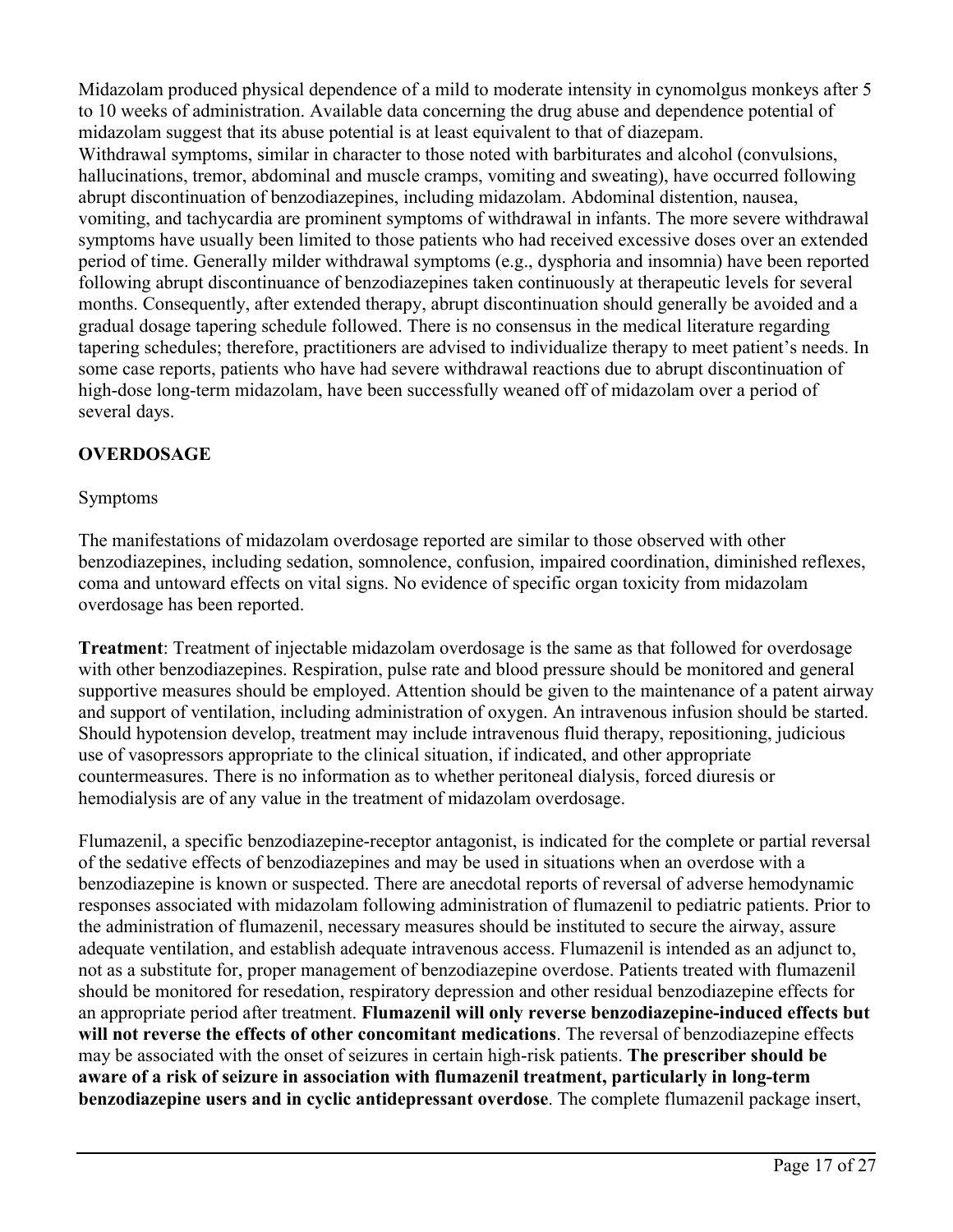including **CONTRAINDICATIONS**, **WARNINGS** and **PRECAUTIONS**, should be consulted prior to use.

# **DOSAGE AND ADMINISTRATION**

**Midazolam injection is a potent sedative agent that requires slow administration and individualization of dosage. Clinical experience has shown midazolam to be 3 to 4 times as potent per mg as diazepam. BECAUSE SERIOUS AND LIFE-THREATENING CARDIORESPIRATORY ADVERSE EVENTS HAVE BEEN REPORTED, PROVISION FOR MONITORING, DETECTION AND CORRECTION OF THESE REACTIONS MUST BE MADE FOR EVERY PATIENT TO WHOM MIDAZOLAM INJECTION IS ADMINISTERED, REGARDLESS OF AGE OR HEALTH STATUS. Excessive single doses or rapid intravenous administration may result in respiratory depression, airway obstruction and/or arrest. The potential for these latter effects is increased in debilitated patients, those receiving concomitant medications capable of depressing the CNS, and patients without an endotracheal tube but undergoing a procedure involving the upper airway such as endoscopy or dental (see Boxed WARNING and WARNINGS).**

Reactions such as agitation, involuntary movements, hyperactivity and combativeness have been reported in adult and pediatric patients. Should such reactions occur, caution should be exercised before continuing administration of midazolam (see **WARNINGS**).

Midazolam injection should only be administered intramuscularly or intravenously (see **WARNINGS**). Care should be taken to avoid intra-arterial injection or extravasation (see **WARNINGS**). Midazolam Injection may be mixed in the same syringe with the following frequently used premedications: morphine sulfate, meperidine, atropine sulfate or scopolamine. Midazolam, at a concentration of 0.5 mg/mL, is compatible with 5% dextrose in water and 0.9% sodium chloride for up to 24 hours and with lactated Ringer's solution for up to 4 hours. Both the 1 mg/mL and 5 mg/mL formulations of midazolam may be diluted with 0.9% sodium chloride or 5% dextrose in water.

**Monitoring**: Patient response to sedative agents, and resultant respiratory status, is variable. Regardless of the intended level of sedation or route of administration, sedation is a continuum; a patient may move easily from light to deep sedation, with potential loss of protective reflexes. This is especially true in pediatric patients. Sedative doses should be individually titrated, taking into account patient age, clinical status and concomitant use of other CNS depressants. Continuous monitoring of respiratory and cardiac function is required (i.e., pulse oximetry).

**Adults and Pediatrics**: Sedation guidelines recommend a careful presedation history to determine how a patient's underlying medical conditions or concomitant medications might affect their response to sedation/analgesia as well as a physical examination including a focused examination of the airway for abnormalities. Further recommendations include appropriate presedation fasting.

Titration to effect with multiple small doses is essential for safe administration. It should be noted that adequate time to achieve peak central nervous system effect (3 to 5 minutes) for midazolam should be allowed between doses to minimize the potential for oversedation. Sufficient time must elapse between doses of concomitant sedative medications to allow the effect of each dose to be assessed before subsequent drug administration. This is an important consideration for all patients who receive intravenous midazolam.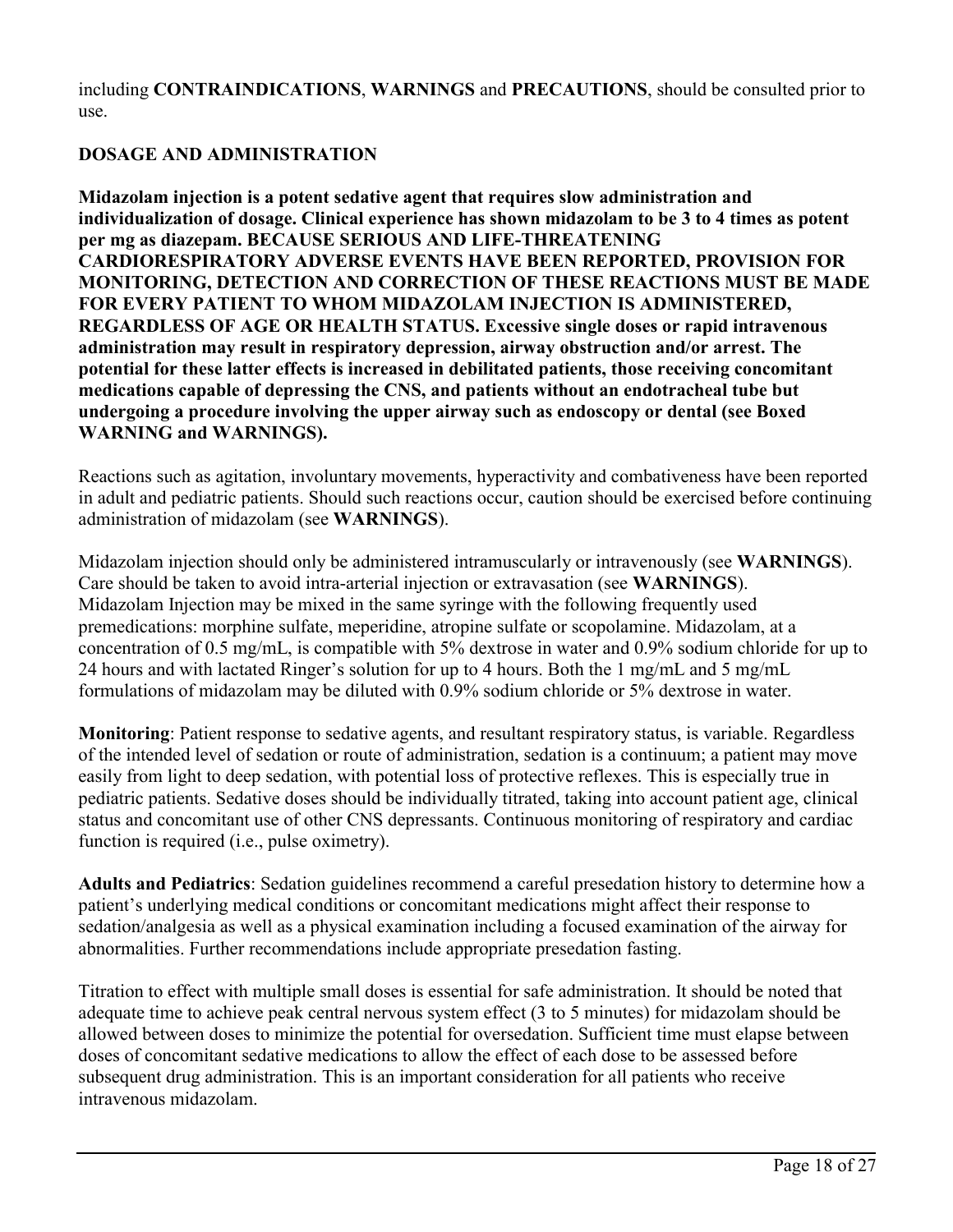Immediate availability of resuscitative drugs and *age-* and *size-appropriate* equipment and personnel trained in their use and skilled in airway management should be assured (see **WARNINGS**).

**Pediatrics**: For deeply sedated pediatric patients a dedicated individual, other than the practitioner performing the procedure, should monitor the patient throughout the procedure. Intravenous access is not thought to be necessary for all pediatric patients sedated for a diagnostic or therapeutic procedure because in some cases the difficulty of gaining intravenous access would defeat the purpose of sedating the child; rather, emphasis should be placed upon having the intravenous equipment available and a practitioner skilled in establishing vascular access in pediatric patients immediately available.

## **USUAL ADULT DOSAGE**

| <b>INTRAMUSCULARLY</b>       |                                                                                  |
|------------------------------|----------------------------------------------------------------------------------|
| For preoperative             | The recommended premedication dose of midazolam for good risk                    |
| sedation/anxiolysis/amnesia  | (ASA Physical Status I & II) adult patients below the age of 60 years            |
| (induction of sleepiness or  | is 0.07 to 0.08 mg/kg intramuscular (approximately 5 mg)                         |
| drowsiness and relief of     | intramuscular) administered up to 1 hour before surgery.                         |
| apprehension and to impair   | The dose must be individualized and reduced when intramuscular                   |
| memory of perioperative      | midazolam is administered to patients with chronic obstructive                   |
| events).                     | pulmonary disease, other higher risk surgical patients, patients 60 or           |
| For intramuscular use,       | more years of age, and patients who have received concomitant                    |
| midazolam should be injected | narcotics or other CNS depressants (see ADVERSE REACTIONS).                      |
| deep in a large muscle mass. | In a study of patients 60 years or older, who did not receive                    |
|                              | concomitant administration of narcotics, 2 to 3 mg $(0.02 \text{ to } 10^{-10})$ |
|                              | $0.05 \text{ mg/kg}$ ) of midazolam produced adequate sedation during the        |
|                              | preoperative period. The dose of 1 mg intramuscular midazolam may                |
|                              | suffice for some older patients if the anticipated intensity and duration        |
|                              | of sedation is less critical. As with any potential respiratory                  |
|                              | depressant, these patients require observation for signs of                      |
|                              | cardiorespiratory depression after receiving intramuscular midazolam.            |
|                              | Onset is within 15 minutes, peaking at 30 to 60 minutes. It can be               |
|                              | administered concomitantly with atropine sulfate or scopolamine and              |
|                              | reduced doses of narcotics.                                                      |
| <b>INTRAVENOUSLY</b>         |                                                                                  |

#### INTRAVENOUSLY

Sedation/anxiolysis/amnesia for procedures (see **INDICATIONS AND USAGE**): Narcotic premedication results in less variability in patient response and a reduction in dosage of midazolam. For peroral procedures, the use of an appropriate topical anesthetic is recommended. For bronchoscopic procedures, the use of narcotic premedication is recommended.

When used for sedation/anxiolysis/amnesia for a procedure, dosage must be individualized and titrated. Midazolam should always be titrated slowly; administer over at least 2 minutes and allow an additional 2 or more minutes to fully evaluate the sedative effect. Individual response will vary with age, physical status and concomitant medications, but may also vary independent of these factors. (see **WARNINGS** concerning cardiac/respiratory arrest/airway obstruction/hypoventilation.)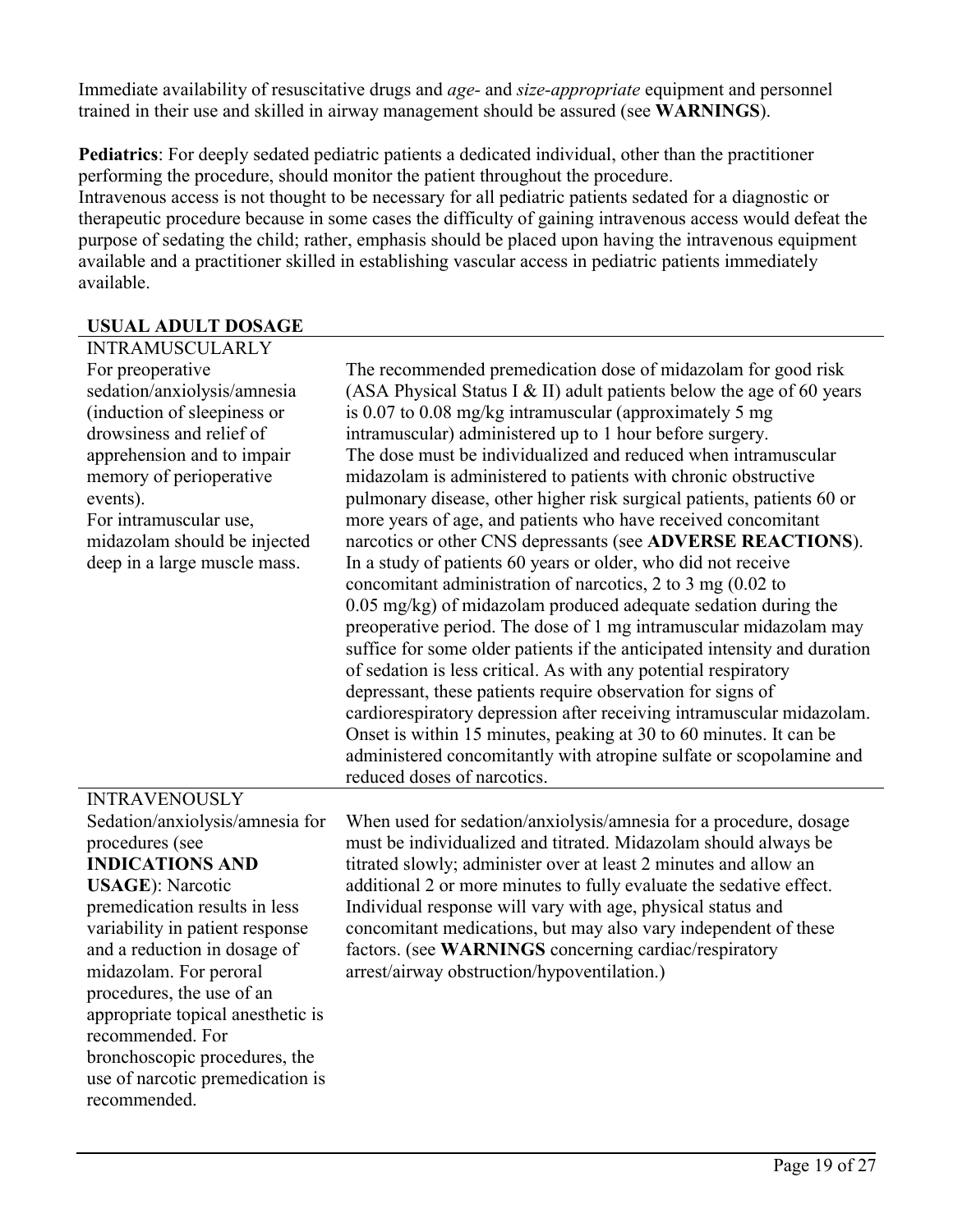Midazolam 1 mg/mL formulation is recommended for sedation/anxiolysis/amnesia for procedures to facilitate slower injection. Both the 1 mg/mL and the 5 mg/mL formulations may be diluted with 0.9% sodium chloride or 5% dextrose in water.

1. **Healthy Adults Below the Age of 60**: Titrate slowly to the desired effect, (e.g., the initiation of slurred speech). Some patients may respond to as little as 1 mg. No more than 2.5 mg should be given over a period of at least 2 minutes. Wait an additional 2 or more minutes to fully evaluate the sedative effect. If further titration is necessary, continue to titrate, using small increments, to the appropriate level of sedation. Wait an additional 2 or more minutes after each increment to fully evaluate the sedative effect. A total dose greater than 5 mg is not usually necessary to reach the desired endpoint.

If narcotic premedication or other CNS depressants are used, patients will require approximately 30% less midazolam than unpremedicated patients.

2. **Patients Age 60 or Older, and Debilitated or Chronically Ill Patients**: Because the danger of hypoventilation, airway obstruction, or apnea is greater in elderly patients and those with chronic disease states or decreased pulmonary reserve, and because the peak effect may take longer in these patients, increments should be smaller and the rate of injection slower.

Titrate slowly to the desired effect, (e.g., the initiation of slurred speech). Some patients may respond to as little as 1 mg. No more than 1.5 mg should be given over a period of no less than 2 minutes. Wait an additional 2 or more minutes to fully evaluate the sedative effect. If additional titration is necessary, it should be given at a rate of no more than 1 mg over a period of 2 minutes, waiting an additional 2 or more minutes each time to fully evaluate the sedative effect. Total doses greater than 3.5 mg are not usually necessary.

If concomitant CNS depressant premedications are used in these patients, they will require at least 50% less midazolam than healthy young unpremedicated patients.

3. **Maintenance Dose**: Additional doses to maintain the desired level of sedation may be given in increments of 25% of the dose used to first reach the sedative endpoint, but again only by slow titration, especially in the elderly and chronically ill or debilitated patient. These additional doses should be given only after a thorough clinical evaluation clearly indicates the need for additional sedation.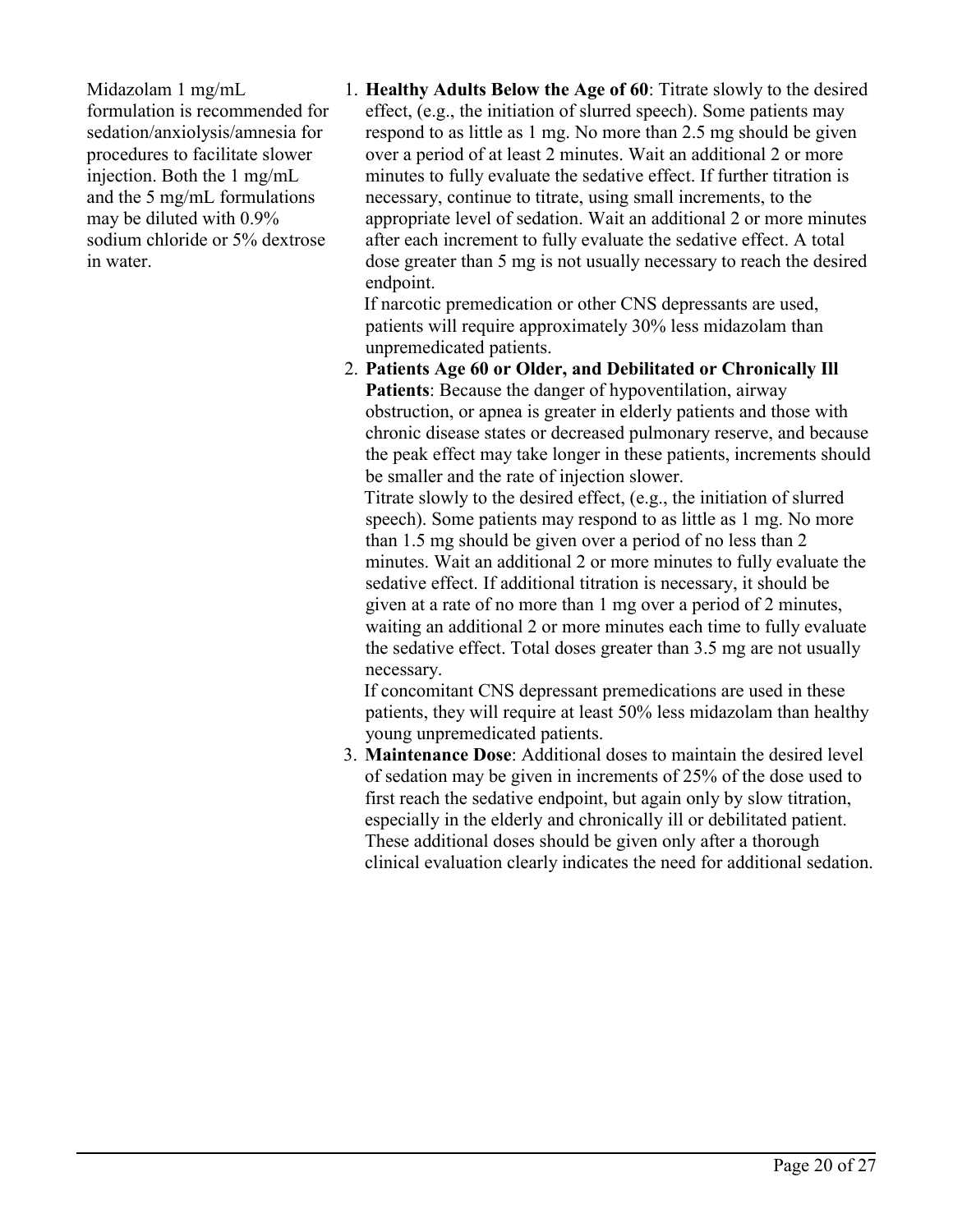Induction of Anesthesia: For induction of general anesthesia, before administration of other anesthetic agents.

Individual response to the drug is variable, particularly when a narcotic premedication is not used. The dosage should be titrated to the desired effect according to the patient's age and clinical status. When midazolam is used before other intravenous agents for induction of anesthesia, the initial dose of each agent may be significantly reduced, at times to as low as 25% of the usual initial dose of the individual agents.

**Unpremedicated Patients**: In the absence of premedication, an average adult under the age of 55 years will usually require an initial dose of 0.3 to 0.35 mg/kg for induction, administered over 20 to 30 seconds and allowing 2 minutes for effect. If needed to complete induction, increments of approximately 25% of the patient's initial dose may be used; induction may instead be completed with inhalational anesthetics. In resistant cases, up to 0.6 mg/kg total dose may be used for induction, but such larger doses may prolong recovery.

Unpremedicated patients over the age of 55 years usually require less midazolam for induction; an initial dose of 0.3 mg/kg is

recommended. Unpremedicated patients with severe systemic disease or other debilitation usually require less midazolam for induction. An initial dose of 0.2 to 0.25 mg/kg will usually suffice; in some cases, as little as 0.15 mg/kg may suffice.

**Premedicated Patients**: When the patient has received sedative or narcotic premedication, particularly narcotic premedication, the range of recommended doses is 0.15 to 0.35 mg/kg.

In average adults below the age of 55 years, a dose of 0.25 mg/kg, administered over 20 to 30 seconds and allowing 2 minutes for effect, will usually suffice.

The initial dose of 0.2 mg/kg is recommended for good risk (ASA I  $&$ II) surgical patients over the age of 55 years.

In some patients with severe systemic disease or debilitation, as little as 0.15 mg/kg may suffice.

Narcotic premedication frequently used during clinical trials included fentanyl (1.5 to 2 mcg/kg intravenous, administered 5 minutes before induction), morphine (dosage individualized, up to 0.15 mg/kg intramuscular), and meperidine (dosage individualized, up to 1 mg/kg intramuscular). Sedative premedications were hydroxyzine pamoate (100 mg orally) and sodium secobarbital (200 mg orally). Except for intravenous fentanyl, administered 5 minutes before induction, all other premedications should be administered approximately 1 hour prior to the time anticipated for midazolam induction.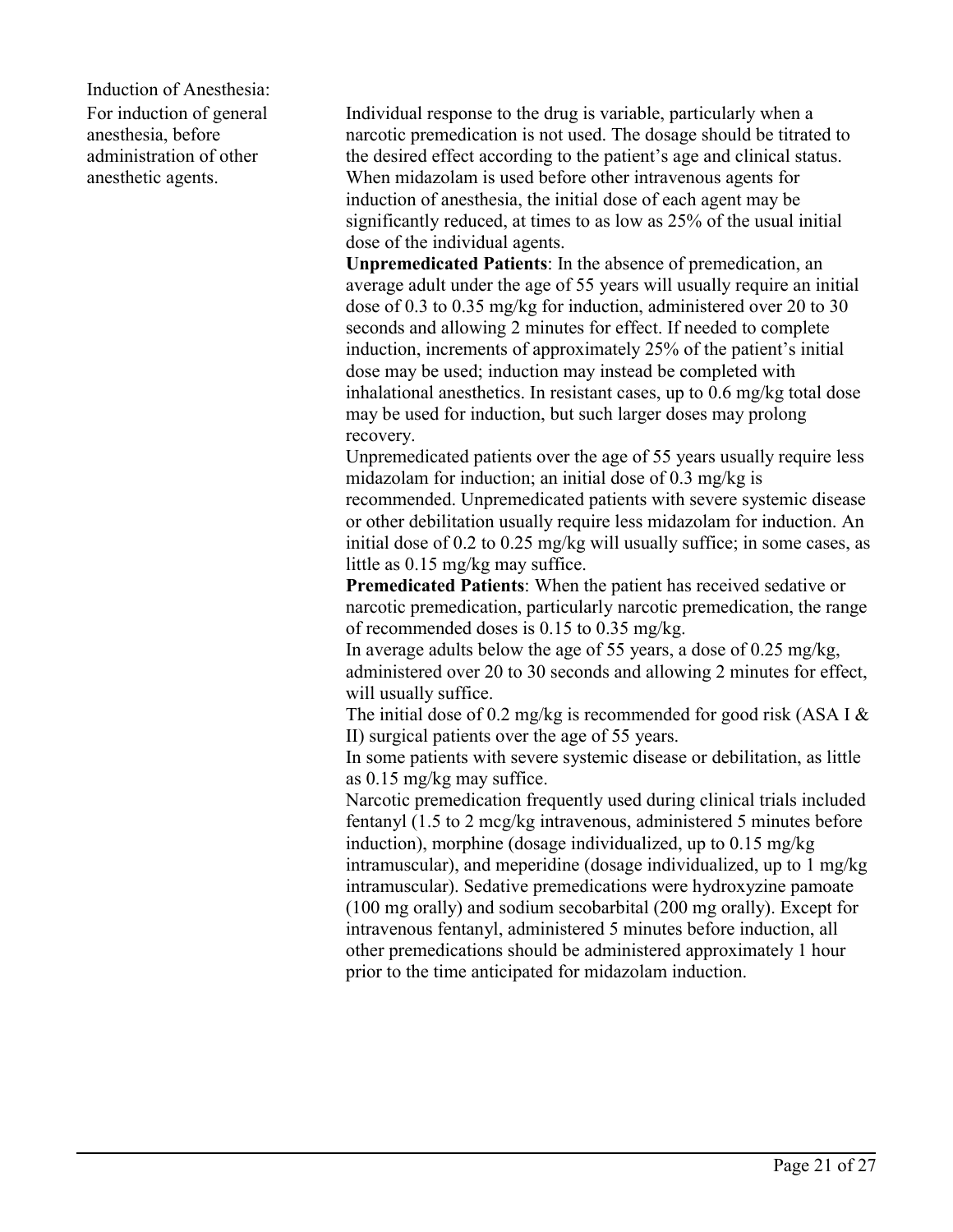Injectable midazolam can also be used during maintenance of anesthesia, for surgical procedures, as a component of balanced anesthesia. Effective narcotic premedication is especially recommended in such cases

CONTINUOUS INFUSION For continuous infusion, midazolam 5 mg/mL formulation is recommended diluted to a concentration of 0.5 mg/mL with 0.9% sodium chloride or 5% dextrose in water.

Incremental injections of approximately 25% of the induction dose should be given in response to signs of lightening of anesthesia and repeated as necessary.

**Usual Adult Dose**: If a loading dose is necessary to rapidly initiate sedation, 0.01 to 0.05 mg/kg (approximately 0.5 to 4 mg for a typical adult) may be given slowly or infused over several minutes. This dose may be repeated at 10 to 15 minute intervals until adequate sedation is achieved. For maintenance of sedation, the usual initial infusion rate is 0.02 to 0.1 mg/kg/hr (1 to 7 mg/hr). Higher loading or maintenance infusion rates may occasionally be required in some patients. The lowest recommended doses should be used in patients with residual effects from anesthetic drugs, or in those concurrently receiving other sedatives or opioids.

Individual response to midazolam is variable. The infusion rate should be titrated to the desired level of sedation, taking into account the patient's age, clinical status and current medications. In general, midazolam should be infused at the lowest rate that produces the desired level of sedation. Assessment of sedation should be performed at regular intervals and the midazolam infusion rate adjusted up or down by 25% to 50% of the initial infusion rate so as to assure adequate titration of sedation level. Larger adjustments or even a small incremental dose may be necessary if rapid changes in the level of sedation are indicated. In addition, the infusion rate should be decreased by 10% to 25% every few hours to find the minimum effective infusion rate. Finding the minimum effective infusion rate decreases the potential accumulation of midazolam and provides for the most rapid recovery once the infusion is terminated. Patients who exhibit agitation, hypertension, or tachycardia in response to noxious stimulation, but who are otherwise adequately sedated, may benefit from concurrent administration of an opioid analgesic. Addition of an opioid will generally reduce the minimum effective midazolam infusion rate.

#### **PEDIATRIC PATIENTS**

**UNLIKE ADULT PATIENTS, PEDIATRIC PATIENTS GENERALLY RECEIVE INCREMENTS OF MIDAZOLAM ON A MG/KG BASIS**. As a group, pediatric patients generally require higher dosages of midazolam (mg/kg) than do adults. Younger (less than six years) pediatric patients may require higher dosages (mg/kg) than older pediatric patients, and may require close monitoring (see tables below). In obese PEDIATRIC PATIENTS, the dose should be calculated based on ideal body weight. When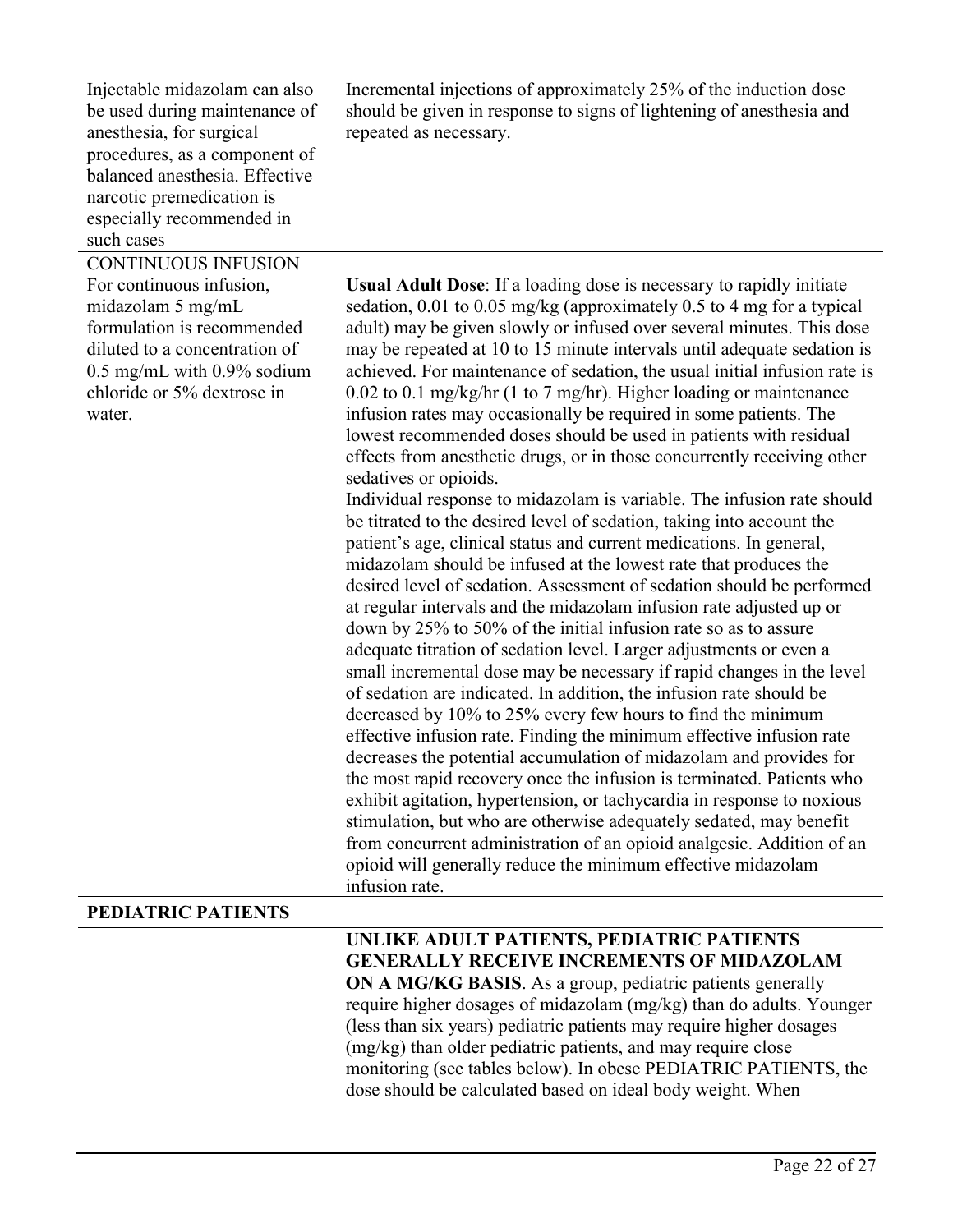midazolam is given in conjunction with opioids or other sedatives, the potential for respiratory depression, airway obstruction, or hypoventilation is increased. For appropriate patient monitoring, see **Boxed WARNING**, **WARNINGS**, and **DOSAGE AND ADMINISTRATION, Monitoring**. The health care practitioner who uses this medication in pediatric patients should be aware of and follow accepted professional guidelines for pediatric sedation appropriate to their situation.

#### **OBSERVER'S ASSESSMENT OF ALERTNESS/SEDATION (OAA/S)**

| <b>Assessment Categories</b>                                   |                                  |                                  |                                                    |                        |
|----------------------------------------------------------------|----------------------------------|----------------------------------|----------------------------------------------------|------------------------|
| <b>Responsiveness</b>                                          | <b>Speech</b>                    | <b>Facial Expression</b>         | Eves                                               | <b>Composite Score</b> |
| Responds readily to name<br>spoken in normal tone              | normal                           | normal                           | clear, no ptosis                                   | $5$ (alert)            |
| Lethargic response to name<br>spoken in normal tone            | mild slowing<br>or thickening    | mild relaxation                  | glazed or mild ptosis<br>(less than half the eye)  | 4                      |
| Responds only after name is<br>called loudly and/or repeatedly | slurring or<br>prominent slowing | marked relaxation<br>(slack jaw) | glazed and marked ptosis<br>(half the eye or more) | 3                      |
| Responds only after mild<br>prodding or shaking                | few recognizable<br>words        |                                  |                                                    |                        |
| Does not respond to mild<br>prodding or shaking                |                                  |                                  |                                                    | (deep sleep)           |

#### **FREQUENCY OF OBSERVER'S ASSESSMENT OF ALERTNESS/SEDATION COMPOSITE SCORES IN ONE STUDY OF PEDIATRIC PATIENTS UNDERGOING PROCEDURES WITH INTRAVENOUS MIDAZOLAM FOR SEDATION**

| <b>Age Range</b> |             |                |       | <b>OAA/S Score</b> |       |             |
|------------------|-------------|----------------|-------|--------------------|-------|-------------|
| (years)          | $\mathbf n$ | 1 (deep sleep) | 7     |                    | 4     | $5$ (alert) |
| $1-2$            | 16          |                | 4     |                    |       | v           |
|                  |             | (38%)          | (25%) | (19%)              | (19%) |             |
| $>2-5$           | 22          |                |       |                    | O     | $\theta$    |
|                  |             | (41%)          | (23%) | (36%)              |       |             |
| $>5-12$          | 34          |                |       | 22                 |       | $\Omega$    |
|                  |             | (3%)           | (18%) | (65%)              | (15%) |             |
| $>12-17$         | 18          | U              | 4     | 14                 |       | $\theta$    |
|                  |             |                | (22%) | (78%)              |       |             |
| Total $(1-17)$   | 90          | 16             | 19    | 47                 | 8     |             |
|                  |             | (18%)          | (21%) | (52%)              | (9%)  |             |

For sedation/anxiolysis/amnesia prior to anesthesia or for procedures, intramuscular midazolam can be used to sedate pediatric patients to facilitate less traumatic insertion of an intravenous catheter for titration of additional medication.

#### INTRAMUSCULARLY USUAL PEDIATRIC DOSE (NON-NEONATAL)

Sedation after intramuscular midazolam is age and dose dependent: higher doses may result in deeper and more prolonged sedation. Doses of 0.1 to 0.15 mg/kg are usually effective and do not prolong emergence from general anesthesia. For more anxious patients, doses up to 0.5 mg/kg have been used. Although not systematically studied, the total dose usually does not exceed 10 mg. If midazolam is given with an opioid, the initial dose of each must be reduced.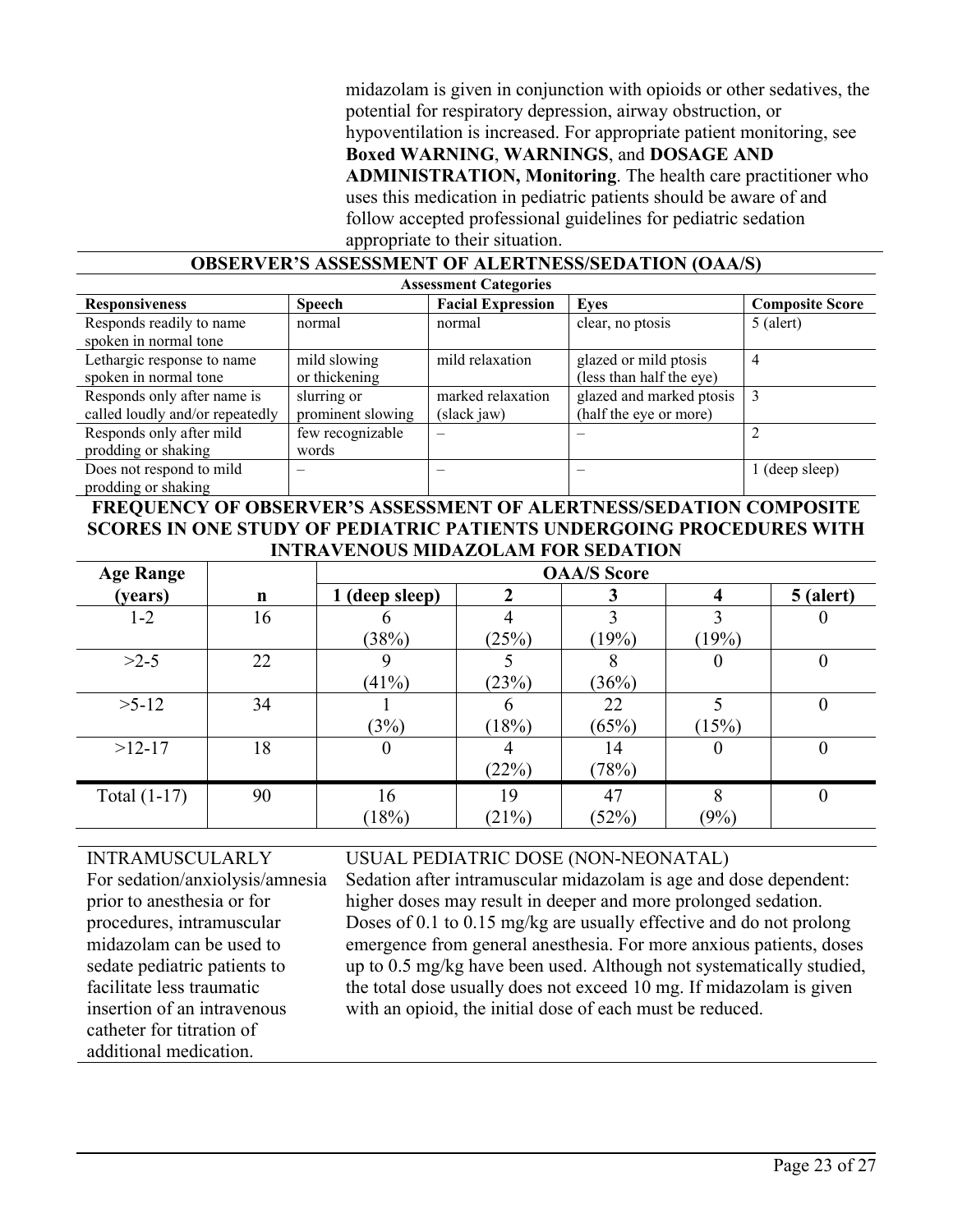INTRAVENOUSLY BY For sedation/anxiolysis/amnesia prior to and during procedures or prior to anesthesia.

#### INTERMITTENT INJECTION USUAL PEDIATRIC DOSE (NON-NEONATAL)

It should be recognized that the depth of sedation/anxiolysis needed for pediatric patients depends on the type of procedure to be performed. For example, simple light sedation/anxiolysis in the preoperative period is quite different from the deep sedation and analgesia required for an endoscopic procedure in a child. For this reason, there is a broad range of dosage. For all pediatric patients, regardless of the indications for sedation/anxiolysis, it is vital to titrate midazolam and other concomitant medications slowly to the desired clinical effect. The initial dose of midazolam should be administered over 2 to 3 minutes. Since midazolam is water soluble, it takes approximately three times longer than diazepam to achieve peak EEG effects, therefore one must wait an additional 2 to 3 minutes to fully evaluate the sedative effect before initiating a procedure or repeating a dose. If further sedation is necessary, continue to titrate with small increments until the appropriate level of sedation is achieved. If other medications capable of depressing the CNS are coadministered, the peak effect of those concomitant medications must be considered and the dose of midazolam adjusted. The importance of drug titration to effect is vital to the safe sedation/anxiolysis of the pediatric patient. The total dose of midazolam will depend on patient response, the type and duration of the procedure, as well as the type and dose of concomitant medications.

- 1. **Pediatric patients less than 6 months of age**: Limited information is available in non-intubated pediatric patients less than 6 months of age. It is uncertain when the patient transfers from neonatal physiology to pediatric physiology, therefore the dosing recommendations are unclear. Pediatric patients less than 6 months of age are particularly vulnerable to airway obstruction and hypoventilation, therefore titration with small increments to clinical effect and careful monitoring are essential.
- 2. **Pediatric patients 6 months to 5 years of age**: Initial dose 0.05 to 0.1 mg/kg. A total dose up to 0.6 mg/kg may be necessary to reach the desired endpoint but usually does not exceed 6 mg. Prolonged sedation and risk of hypoventilation may be associated with the higher doses.
- 3. **Pediatric patients 6 to 12 years of age**: Initial dose 0.025 to 0.05 mg/kg; total dose up to 0.4 mg/kg may be needed to reach the desired endpoint but usually does not exceed 10 mg. Prolonged sedation and risk of hypoventilation may be associated with the higher doses.
- 4. **Pediatric patients 12 to 16 years of age**: Should be dosed as adults. Prolonged sedation may be associated with higher doses; some patients in this age range will require higher than recommended adult doses but the total dose usually does not exceed 10 mg.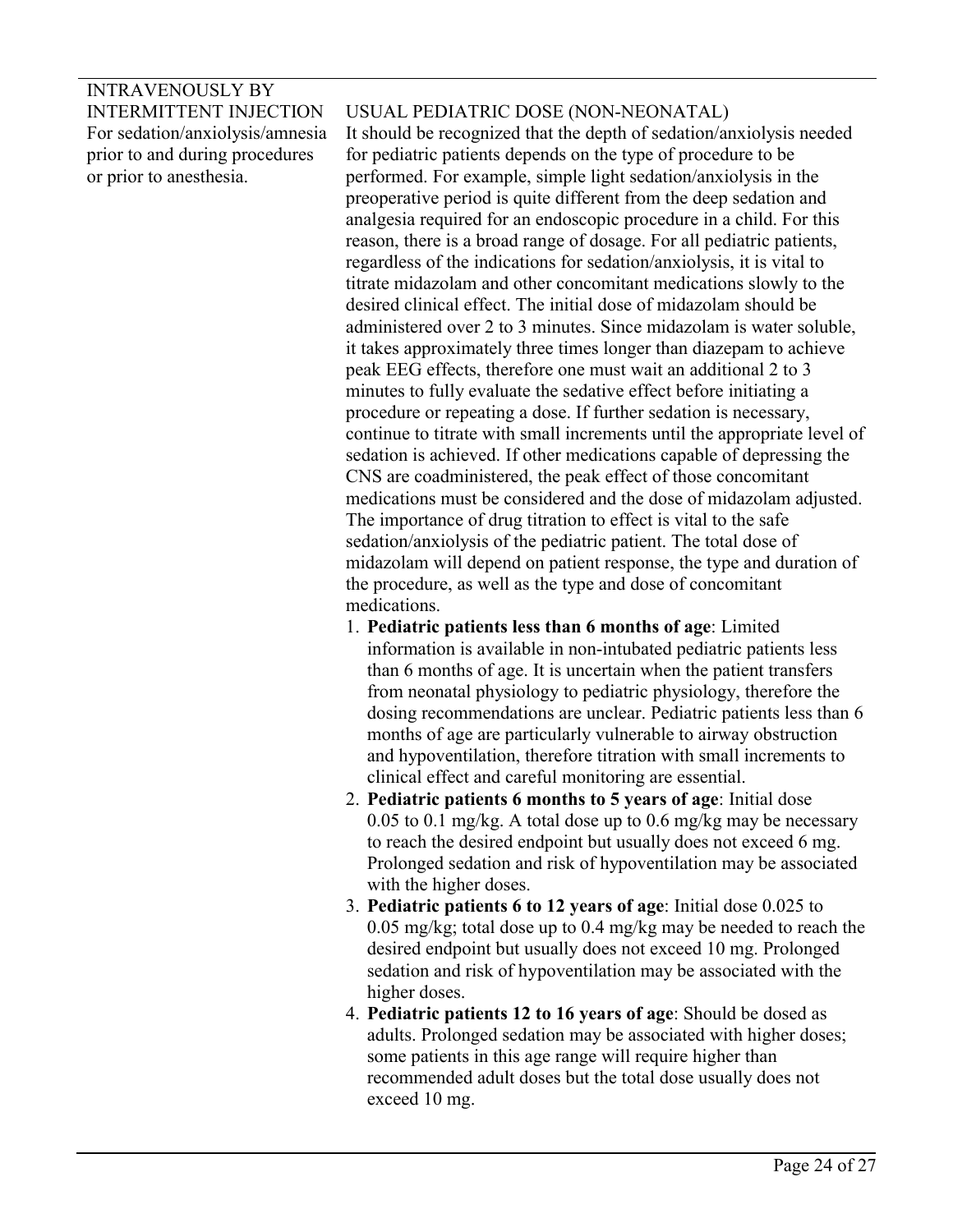|                                                                                                                   | The dose of midazolam must be reduced in patients premedicated<br>with opioid or other sedative agents including midazolam. Higher<br>risk or debilitated patients may require lower dosages whether or not<br>concomitant sedating medications have been administered (see<br><b>WARNINGS).</b>                                                                                                                                                                                                                                                                                                                                                                                                                                                                                                                                                                                                                                                                                                                                                                                                                                                                                                                                                                                                                                                                                                                                                                                                                                                                                                                                                                                                                                                                                                                                                                                                                                                                                                                                                                                                                                                                                               |
|-------------------------------------------------------------------------------------------------------------------|------------------------------------------------------------------------------------------------------------------------------------------------------------------------------------------------------------------------------------------------------------------------------------------------------------------------------------------------------------------------------------------------------------------------------------------------------------------------------------------------------------------------------------------------------------------------------------------------------------------------------------------------------------------------------------------------------------------------------------------------------------------------------------------------------------------------------------------------------------------------------------------------------------------------------------------------------------------------------------------------------------------------------------------------------------------------------------------------------------------------------------------------------------------------------------------------------------------------------------------------------------------------------------------------------------------------------------------------------------------------------------------------------------------------------------------------------------------------------------------------------------------------------------------------------------------------------------------------------------------------------------------------------------------------------------------------------------------------------------------------------------------------------------------------------------------------------------------------------------------------------------------------------------------------------------------------------------------------------------------------------------------------------------------------------------------------------------------------------------------------------------------------------------------------------------------------|
| <b>CONTINUOUS</b><br><b>INTRAVENOUS INFUSION</b><br>For sedation/anxiolysis/amnesia<br>in critical care settings. | USUAL PEDIATRIC DOSE (NON-NEONATAL)<br>To initiate sedation, an intravenous loading dose of 0.05 to 0.2 mg/kg<br>administered over at least 2 to 3 minutes can be used to establish the<br>desired clinical effect IN PATIENTS WHOSE TRACHEA IS<br>INTUBATED. (Midazolam should not be administered as a rapid<br>intravenous dose.) This loading dose may be followed by a<br>continuous intravenous infusion to maintain the effect. An infusion of<br>midazolam injection has been used in patients whose trachea was<br>intubated but who were allowed to breathe spontaneously. Assisted<br>ventilation is recommended for pediatric patients who are receiving<br>other central nervous system depressant medications such as opioids.<br>Based on pharmacokinetic parameters and reported clinical<br>experience, continuous intravenous infusions of midazolam should be<br>initiated at a rate of 0.06 to 0.12 mg/kg/hr (1 to 2 mcg/kg/min). The<br>rate of infusion can be increased or decreased (generally by 25% of<br>the initial or subsequent infusion rate) as required, or supplemental<br>intravenous doses of midazolam can be administered to increase or<br>maintain the desired effect. Frequent assessment at regular intervals<br>using standard pain/sedation scales is recommended. Drug<br>elimination may be delayed in patients receiving erythromycin and/or<br>other P450-3A4 enzyme inhibitors (see PRECAUTIONS, Drug<br>Interactions) and in patients with liver dysfunction, low cardiac<br>output (especially those requiring inotropic support), and in neonates.<br>Hypotension may be observed in patients who are critically ill,<br>particularly those receiving opioids and/or when midazolam is<br>rapidly administered.<br>When initiating an infusion with midazolam in hemodynamically<br>compromised patients, the usual loading dose of midazolam should<br>be titrated in small increments and the patient monitored for<br>hemodynamic instability, e.g., hypotension. These patients are also<br>vulnerable to the respiratory depressant effects of midazolam and<br>require careful monitoring of respiratory rate and oxygen saturation. |
| <b>CONTINUOUS</b><br><b>INTRAVENOUS INFUSION</b><br>For sedation in critical care<br>settings.                    | USUAL NEONATAL DOSE<br>Based on pharmacokinetic parameters and reported clinical<br>experience in preterm and term neonates WHOSE TRACHEA WAS<br>INTUBATED, continuous intravenous infusions of midazolam<br>injection should be initiated at a rate of $0.03 \text{ mg/kg/hr}$<br>$(0.5 \text{~mag/kg/min})$ in neonates <32 weeks and 0.06 mg/kg/hr<br>$(1 \text{ mcg/kg/min})$ in neonates > 32 weeks. Intravenous loading doses<br>should not be used in neonates, rather the infusion may be run more<br>rapidly for the first several hours to establish therapeutic plasma                                                                                                                                                                                                                                                                                                                                                                                                                                                                                                                                                                                                                                                                                                                                                                                                                                                                                                                                                                                                                                                                                                                                                                                                                                                                                                                                                                                                                                                                                                                                                                                                              |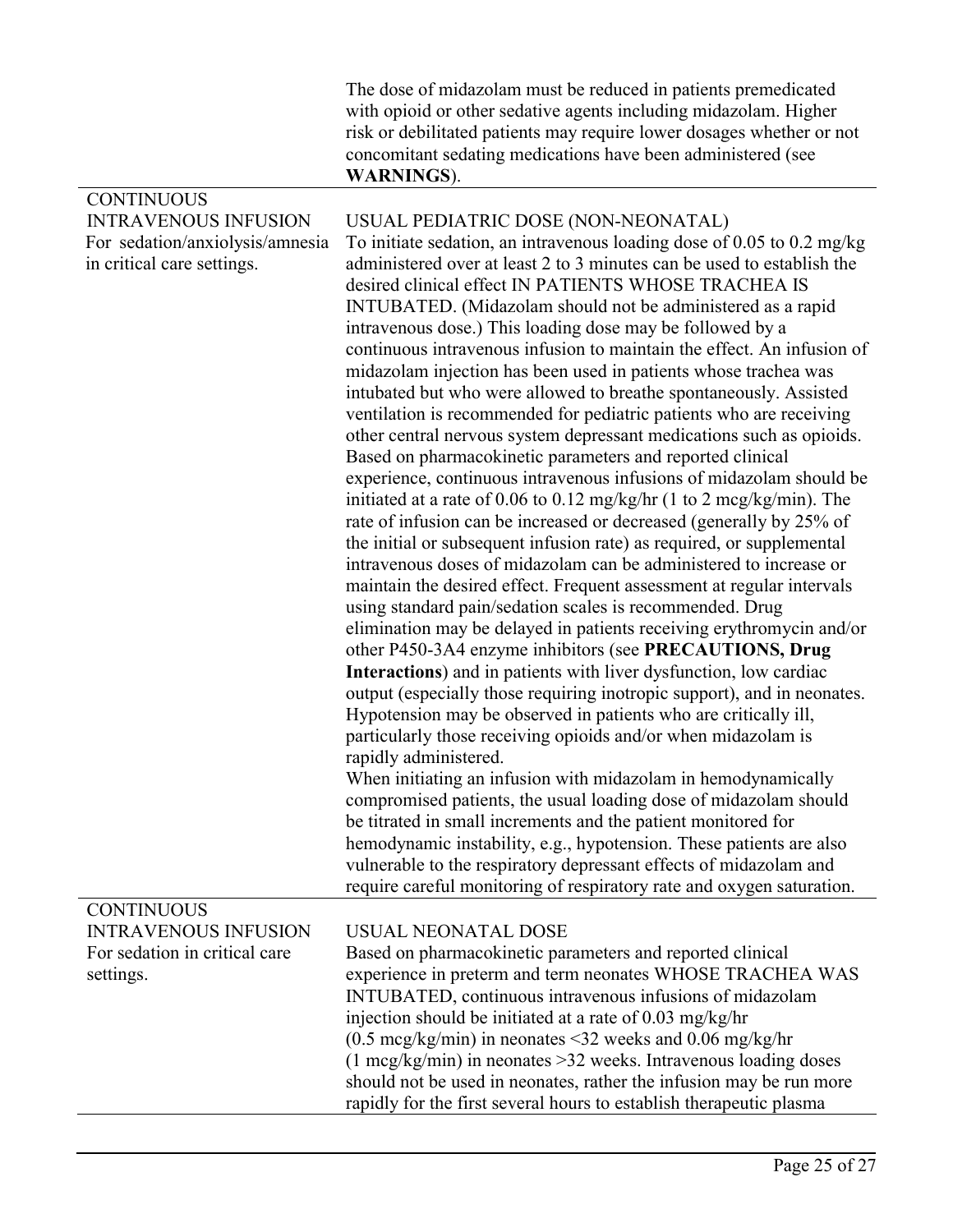levels. The rate of infusion should be carefully and frequently reassessed, particularly after the first 24 hours so as to administer the lowest possible effective dose and reduce the potential for drug accumulation. Hypotension may be observed in patients who are critically ill and in preterm and term infants, particularly those receiving fentanyl and/or when midazolam is administered rapidly. Due to an increased risk of apnea, extreme caution is advised when sedating preterm and former preterm patients whose trachea is not intubated.

**NOTE**: Parenteral drug products should be inspected visually for particulate matter and discoloration prior to administration, whenever solution and container permit.

## **HOW SUPPLIED**

Package configurations containing preservative-free midazolam hydrochloride equivalent to **1 mg** midazolam/**mL**:

| <b>Unit of Sale</b>                    | <b>Concentration</b>        |
|----------------------------------------|-----------------------------|
| NDC 0409-2305-17                       | $2 \text{ mg}/2 \text{ mL}$ |
| Tray of 25 Single-dose Fliptop Vials   | $1$ mg/mL)                  |
| NDC 0409-2305-05                       | $5 \text{ mg}/5 \text{ mL}$ |
| Carton of 10 Single-dose Fliptop Vials | $1$ mg/mL)                  |

Package configurations containing preservative-free midazolam hydrochloride equivalent to 5 mg midazolam/mL:

| <b>Unit of Sale</b>                    | Concentration                |
|----------------------------------------|------------------------------|
| NDC 0409-2308-01                       | $5 \text{ mg/mL}$            |
| Carton of 10 Single-dose Fliptop Vials |                              |
| NDC 0409-2308-02                       | $10 \text{ mg}/2 \text{ mL}$ |
| Carton of 10 Single-dose Fliptop Vials | $(5 \text{ mg/mL})$          |

Store at 20 to 25°C (68 to 77°F). [see USP Controlled Room Temperature.]

Discard unused portion.

#### **ANIMAL TOXICOLOGY AND/OR PHARMACOLOGY**

Published studies in animals demonstrate that the use of anesthetic agents during the period of rapid brain growth or synaptogenesis results in widespread neuronal and oligodendrocyte cell loss in the developing brain and alterations in synaptic morphology and neurogenesis. Based on comparisons across species, the window of vulnerability to these changes is believed to correlate with exposures in the third trimester through the first several months of life, but may extend out to approximately 3 years of age in humans. In primates, exposure to 3 hours of an anesthetic regimen that produced a light surgical plane of anesthesia did not increase neuronal cell loss, however, treatment regimens of 5 hours or longer increased neuronal cell loss. Data in rodents and in primates suggest that the neuronal and oligodendrocyte cell losses are associated with subtle but prolonged cognitive deficits in learning and memory. The clinical significance of these nonclinical findings is not known, and healthcare providers should balance the benefits of appropriate anesthesia in neonates and young children who require procedures against the potential risks suggested by the nonclinical data (see **WARNINGS/Pediatric Neurotoxicity, PRECAUTIONS/Pregnancy and Pediatric Use**).